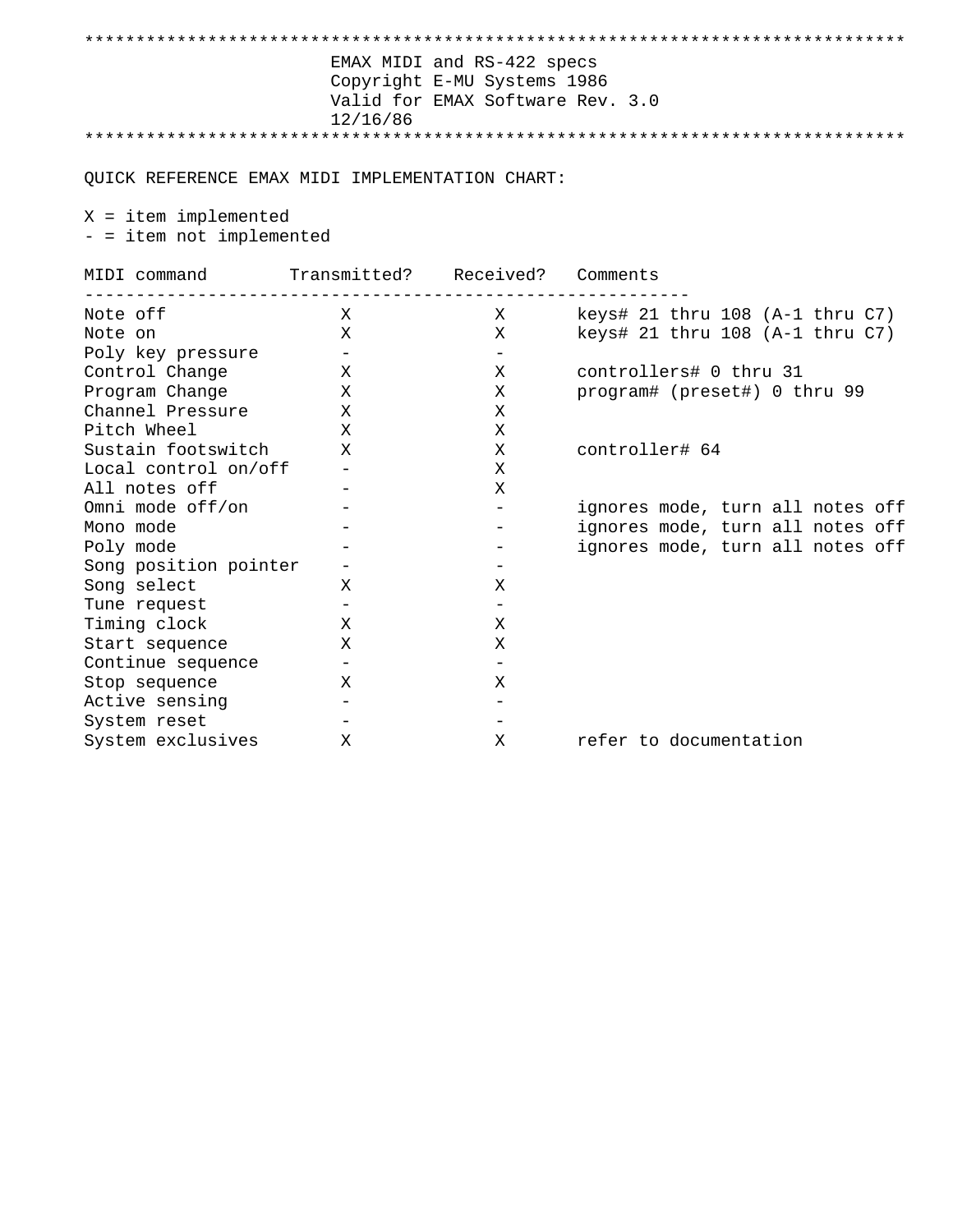=> The EMAX will transmit and receive data at one of two speeds: => --31.25 Kbaud (asynchronous, MIDI or RS-422). => --500.0 Kbaud (synchronous, RS-422 only, odd parity). => The EMAX powers up at 31.25 Kbaud. => Numbers in parenthesis () decimal, all others hex. ................................................................................ <<<<<<<<<<<<<<<<<<<<<<<<<<<<<<<<<<<<<<<<<<<<<<<<< >>> TRANSMITTED MESSAGES: Basic MIDI Commands >>> <<<<<<<<<<<<<<<<<<<<<<<<<<<<<<<<<<<<<<<<<<<<<<<<< ................................................................................ Note Off  $\begin{array}{ccc} 9n & n = MIDI \text{ channel} & n. \end{array}$  (0 to 15) kk kk= key# (21 to 108) (A-1 to C7) 00 zero velocity =>Not sent by EMAX if the front panel midi option "Notes,Wheels" is set to "no". ................................................................................ Note On 9n n = MIDI channel no. (0 to 15) kk kk= key# (21 to 108) (A-1 to C7)  $vv$   $vv$  = velocity (1 to 127) =>Not sent by EMAX if the front panel midi option "Notes,Wheels" is set to "no". ................................................................................ Continuous Controller bn n = MIDI channel no. (0 to 15) cc cc = controller number (0 to 31) vv vv = controller value (0 to 127) =>Not sent by EMAX if the front panel midi option "Notes,Wheels" is set to "no". ................................................................................ Sustain Footswitch bn n = MIDI channel no. (0 to 15) 40 cc = controller number (64) vv vv = controller value (0 to 127) =>Not sent by EMAX if the front panel midi option "Notes,Wheels" is set to "no". ................................................................................ Preset Change cn cn n = MIDI channel no. (0 to 15) pp pp = preset number (0 to 99) =>EMAX will send this only if preset change has been enabled in current preset. ................................................................................ Channel Pressure dn n = MIDI channel no. (0 to 15) pp  $pp = preset number (0 to 127)$ =>Not sent by EMAX if the front panel midi option "Notes,Wheels" is set to "no". ................................................................................ Pitch Wheel en n = MIDI channel no. (0 to 15)  $00$  wheel  $1sb = 0$ ww  $w =$  wheel value (0 to 127) =>Not sent by EMAX if the front panel midi option "Notes,Wheels" is set to "no". ................................................................................ Song Select f3 ss ss = sequence # (0 to 99) =>Sent by EMAX when a new sequence is selected. ................................................................................ Timing Clock f8 ................................................................................ Sequencer Start fa ................................................................................ Sequencer Stop fc ................................................................................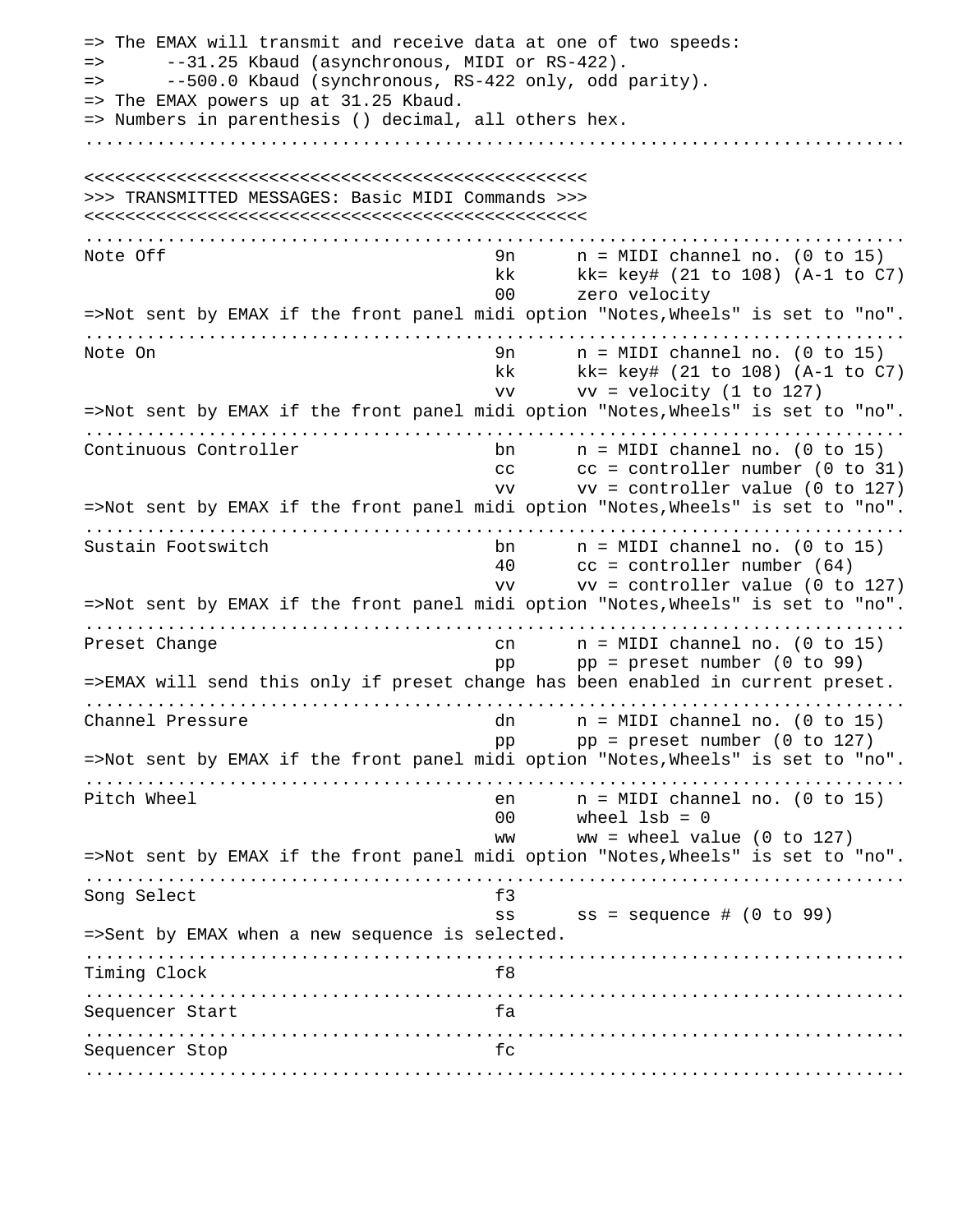| >>> TRANSMITTED MESSAGES: MIDI System Exclusive Commands >>>                   |                      |                                    |
|--------------------------------------------------------------------------------|----------------------|------------------------------------|
|                                                                                |                      |                                    |
|                                                                                |                      |                                    |
| Send Voice Parameter                                                           | £0                   | system exclusive                   |
|                                                                                | 18                   | E-mu id                            |
|                                                                                | 02                   | EMAX id                            |
|                                                                                | 30                   | exclusive #30                      |
|                                                                                | kk                   | key # (0 to 87)                    |
|                                                                                | 0L                   | level (0=primary, 1=secondary)     |
|                                                                                | pp                   | voice parameter # (see list)       |
|                                                                                | <b>VV</b>            | voice parameter value              |
|                                                                                | £7                   | EOX                                |
| =>EMAX will only do this if requested to (exclusive #00). Uses current preset. |                      |                                    |
|                                                                                |                      |                                    |
| Send Preset Parameter                                                          | f0                   | system exclusive                   |
|                                                                                | 18                   | E-mu id                            |
|                                                                                | 02                   | EMAX id                            |
|                                                                                | 31                   | exclusive #31                      |
|                                                                                | pp                   | preset# (0 to 99, or 127 for       |
|                                                                                |                      | current preset)                    |
|                                                                                | pp                   | preset parameter # (see list)      |
|                                                                                | VV                   | preset parameter value             |
|                                                                                | f7                   | <b>EOX</b>                         |
| =>If parameter# 0's value is zero, then the preset is empty.                   |                      |                                    |
| =>EMAX will only do this upon receiving a request (exclusive #01).             |                      |                                    |
| .                                                                              |                      |                                    |
| Send Misc Info                                                                 | f0                   | system exclusive                   |
|                                                                                | 18                   | E-mu id                            |
|                                                                                | 02                   | EMAX id                            |
|                                                                                | 32                   | exclusive #32                      |
|                                                                                | pp                   | current preset # (0 to 99)         |
|                                                                                | tt                   | master tune value (0 to 31),       |
|                                                                                |                      | $(16)$ is zero tune offset         |
|                                                                                |                      | bit 0: supermode<br>$1=on$ $0=off$ |
|                                                                                | XX                   |                                    |
|                                                                                |                      | bit 1: midi overflow 1=on 0=off    |
|                                                                                |                      | bit 2-4: arp clock source:         |
|                                                                                |                      | $0:$ internal                      |
|                                                                                |                      | 1: midi                            |
|                                                                                |                      | $2:24$ ppq                         |
|                                                                                |                      | $3:48$ ppq                         |
|                                                                                |                      | $4:96$ ppq                         |
|                                                                                | LL                   | sound RAM remaining (bits $0-6$ )  |
|                                                                                | nn                   | sound RAM remaining (bits 7-13)    |
|                                                                                | mm                   | sound RAM remaining (bits 14-18)   |
|                                                                                | LL                   | preset RAM remaining (bits 0-6)    |
|                                                                                | nn                   | preset RAM remaining (bits 7-13)   |
|                                                                                | 0m                   | preset RAM remaining (bit 14)      |
|                                                                                | SS                   | software rev (letter 0, ASCII)     |
|                                                                                |                      | software rev (letters 1 to 14)     |
|                                                                                | $\ddot{\phantom{0}}$ |                                    |
|                                                                                | SS                   | software rev (letter 15, ASCII)    |
| =>EMAX will only do this upon receiving a request (exclusive #02).             | f7                   | EOX                                |
|                                                                                |                      |                                    |
|                                                                                | £0                   |                                    |
| Send Sample Info                                                               |                      | system exclusive                   |
|                                                                                | 18                   | E-mu id                            |
|                                                                                | 02                   | EMAX id                            |
|                                                                                | 33                   | exclusive #33                      |
|                                                                                | kk                   | key # (0 to 87)                    |
|                                                                                | 0L                   | level (0=primary, 1=secondary)     |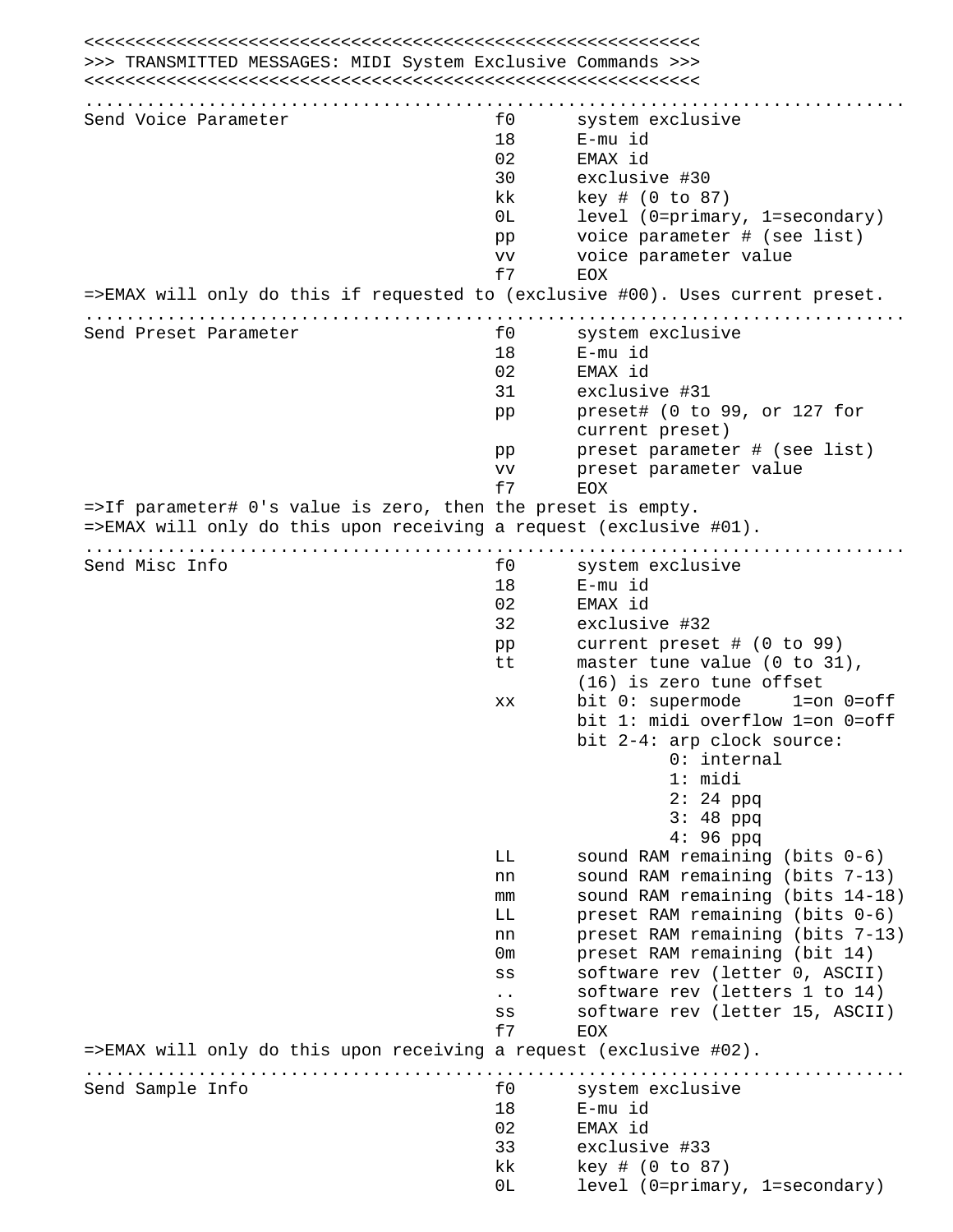0s sample rate (0 to 7) 0: 10.000khz 1: 15.625khz 2: 20.000khz 3: 22.050khz 4: 27.778khz 5: 31.250khz 6: 41.667khz 7: 44.100khz LL length (bits 0-6) LL length (bits 7-13) LL length (bits 14-18) ss sustain loop start (bits 0-6) ss sustain loop start (bits 7-13) ss sustain loop start (bits 14-18) ee sustain loop end (bits 0-6) ee sustain loop end (bits 7-13) ee sustain loop end (bits 14-18) ss release loop start (bits 0-6) ss release loop start (bits 7-13) ss release loop start (bits 14-18) ee release loop end (bits 0-6) ee release loop end (bits 7-13) ee release loop end (bits 14-18) 0f loop & direction flags bit0: loop on bit1: loop in release bit2: backwards f7 EOX =>EMAX will only do this upon receiving a request (exclusive #03). ................................................................................ Send Crossfade Info f0 system exclusive 18 E-mu id 02 EMAX id 34 exclusive #34 kk key # (0 to 87) 0c crossfade info: bits 0-2: 0: off 1: velocity fade 2: velocity switch 3: positional 4: realtime fade 5: realtime switch<br>bit 3: bit 3: 0: primary hard 1: secondary hard ss positional start key (0 to 87) 0k # keys in pos section-1(0 to 15) f7 EOX =>EMAX will only do this if requested to (exclusive #04). Uses current preset. ................................................................................ Send Primary Voice Map 60 for the system exclusive 18 E-mu id 02 EMAX id 35 exclusive #35 pp primary voice# for key# (00) pp primary voice# for key# (01) .. primary voice# for keys# (02-86) pp primary voice# for key# (87)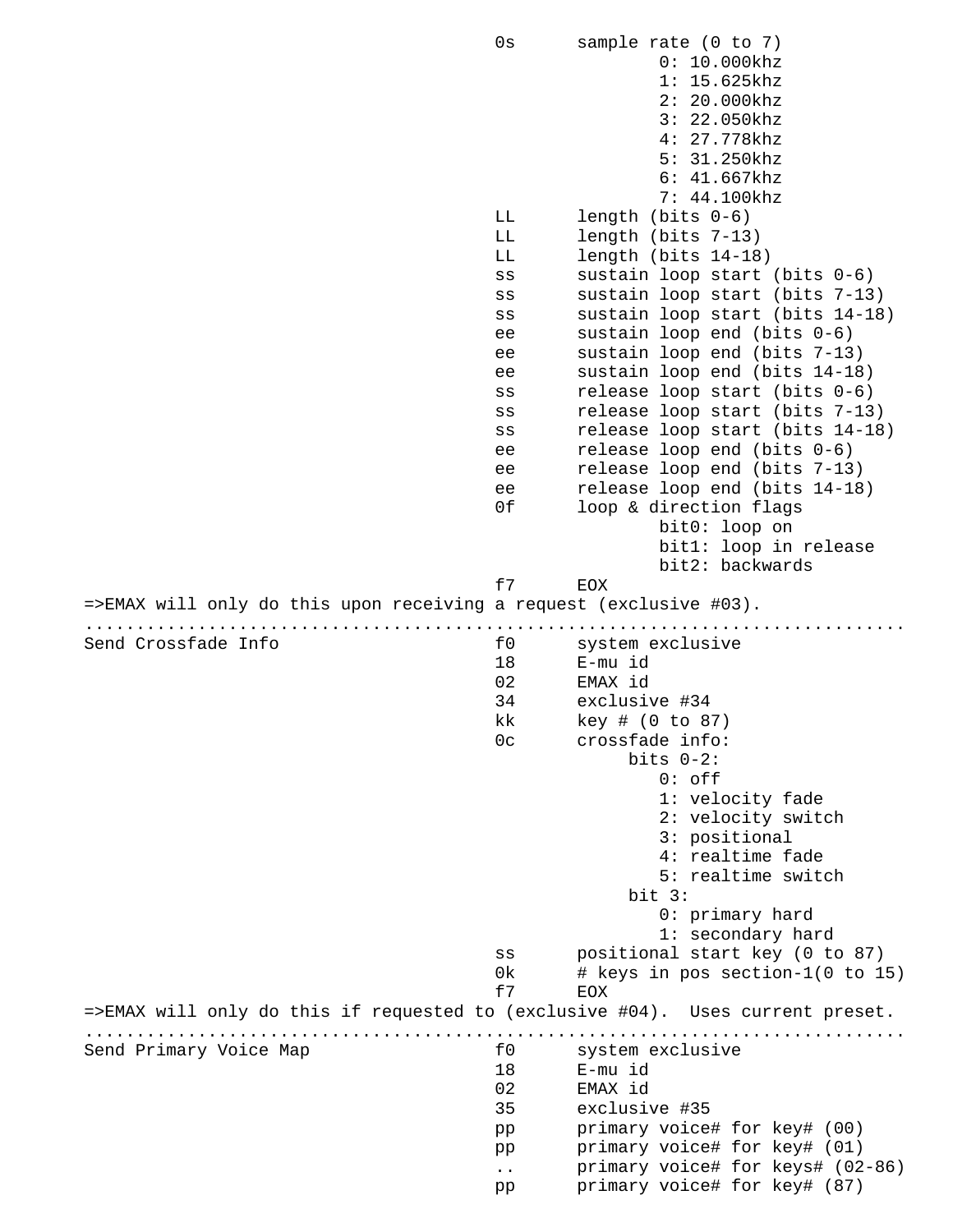f7 EOX =>A voice number of 127 (7f) denotes an empty voice. =>While these voice numbers do not match the voice numbers the EMAX displays on the LCD when selecting voices, there is a one-to-one correspondence between the two sets of numbers. =>EMAX will only do this upon receiving a request (exclusive #05). ................................................................................ Send Secondary Voice Map 60 follows for system exclusive 18 E-mu id 02 EMAX id 36 exclusive #36 ss secondary voice# for key# (00) ss secondary voice# for key# (01) .. secondary voice# keys# (02-86) ss secondary voice# for key# (87) f7 EOX =>A voice number of 127 (7f) denotes an empty voice. =>While these voice numbers do not match the voice numbers the EMAX displays on the LCD when selecting voices, there is a one-to-one correspondence between the two sets of numbers. =>EMAX will only do this upon receiving a request (exclusive #06). ................................................................................ Send One Sample Fast **the Send One Sample Fast** for the system exclusive 18 E-mu id 02 EMAX id 37 exclusive #37 kk key # (0 to 87) 0L level (0=primary, 1=secondary) LL length (bits 0-6) LL length (bits 7-13) LL length (bits 14-18) f7 EOX =>EMAX then switches internally to 500 kbaud. =>EMAX waits for receive to send ACK (see MMA exclusives) at 500khz: =>if no ACK comes within the timeout period, (programmable by using exclusive #21) EMAX displays error and aborts. =>EMAX starts high speed transfer by sending MMA-type data packet at 500 kbaud: =>Sound data in the data packet is sent as 12 bit SIGNED linear data. =>Data packet (see MMA Data Packet) contains 120 bytes packed like this: byte  $0:$  bbaaaaaa  $a = 6$  ls bits of data word  $0$ byte 1:  $ccc$ bbbbb = 6 ms bits of data word 0 byte 2: ddddddcc  $\qquad \qquad$  cccccc = 6 ls bits of data word 1 dddddd = 6 ms bits of data word 1 byte 3: ffeeeeee  $\qquad$  eeeeee = 6 ls bits of data word 2  $--etc-$  byte 119: zzzzzzyy zzzzzz = 6 ms bits of data word 79 =>Note that bit 7 is used in these packets, unlike standard MMA format. =>EMAX then waits for an ACK, as per MMA protocol: =>if no response comes within a few seconds, EMAX sends CANCEL, aborts. =>if NAK or transmission error, EMAX retransmits packet. EMAX will try re-sending 5 times before giving up and sending CANCEL. =>if CANCEL, EMAX displays "Cancelled by Receiver" and aborts. =>if WAIT, EMAX resets its timeout counter (a few seconds). If receiver needs more time, it must keep sending WAITs. =>if ACK, EMAX increments packet number and transmits next packet. =>Maximum packet number is 127, as per MMA protocol. Packet numbers wraparound and continue from 0 after that. =>Receiver must handshake the last packet (respond with ACK). =>After completion of transfer, EMAX automatically switches back to 31.25 kbaud. =>The "length" in the header refers to # of 12-bit data words, (80 per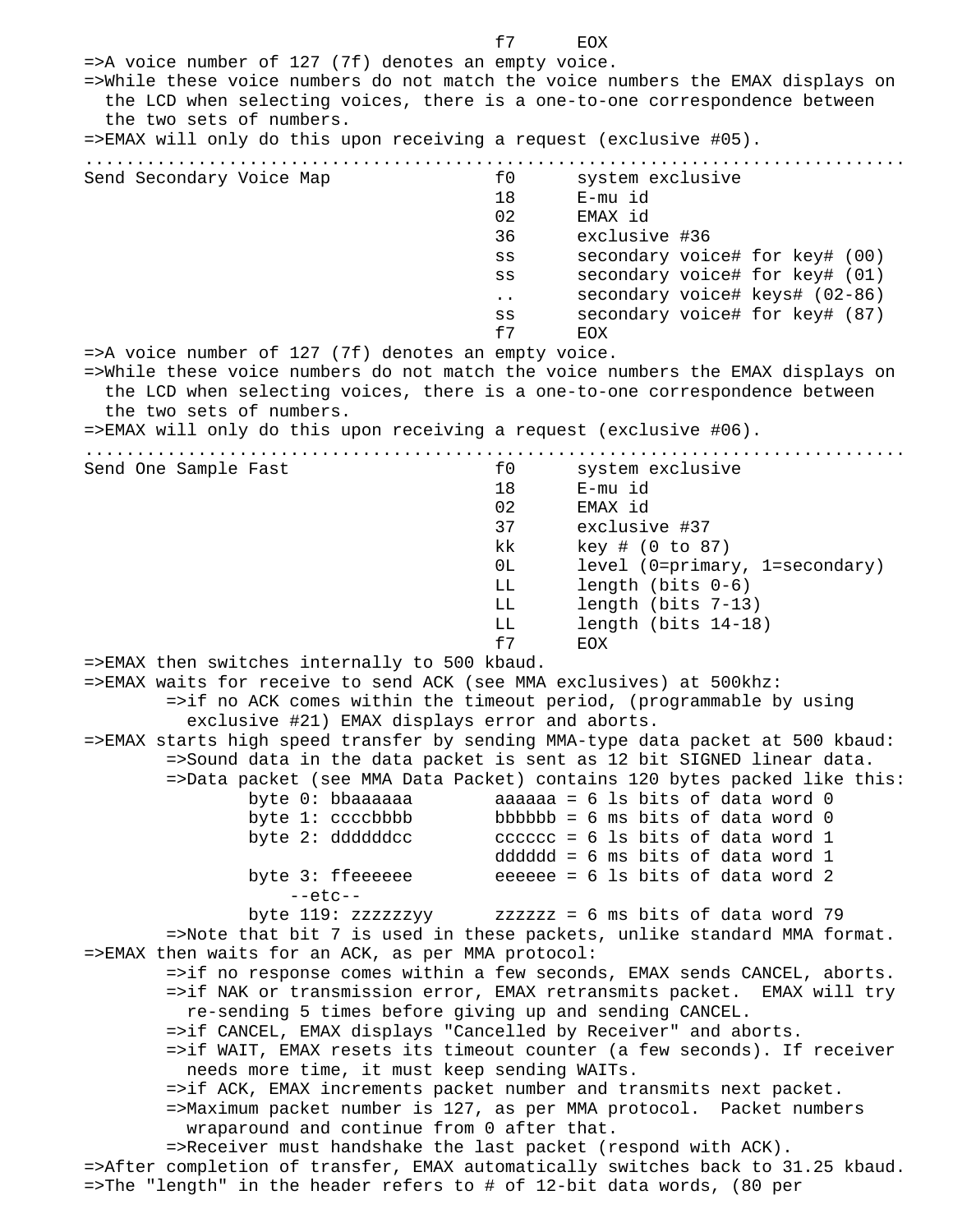| packet) not to the actual number of bytes in the packet, which is 120.<br>=>If key and level refer to a null voice, EMAX sets length=0 and does no high |    |                  |
|---------------------------------------------------------------------------------------------------------------------------------------------------------|----|------------------|
| speed transfer at all.<br>$\Rightarrow$ EMAX will only do this command upon receiving a request (exclusive #07).                                        |    |                  |
| =>Uses current preset.                                                                                                                                  |    |                  |
|                                                                                                                                                         |    |                  |
| Send Ready                                                                                                                                              | f0 | system exclusive |
|                                                                                                                                                         | 18 | E-mu id          |
|                                                                                                                                                         | 02 | EMAX id          |
|                                                                                                                                                         | 38 | exclusive #38    |
|                                                                                                                                                         | f7 | <b>FOX</b>       |
| =>EMAX sends this after processing time-consuming system exclusives.                                                                                    |    |                  |
| =>Sender should wait for this signal before sending more commands.                                                                                      |    |                  |
| $\Rightarrow$ EMAX will also send this if requested to (exclusive #08).                                                                                 |    |                  |
|                                                                                                                                                         |    |                  |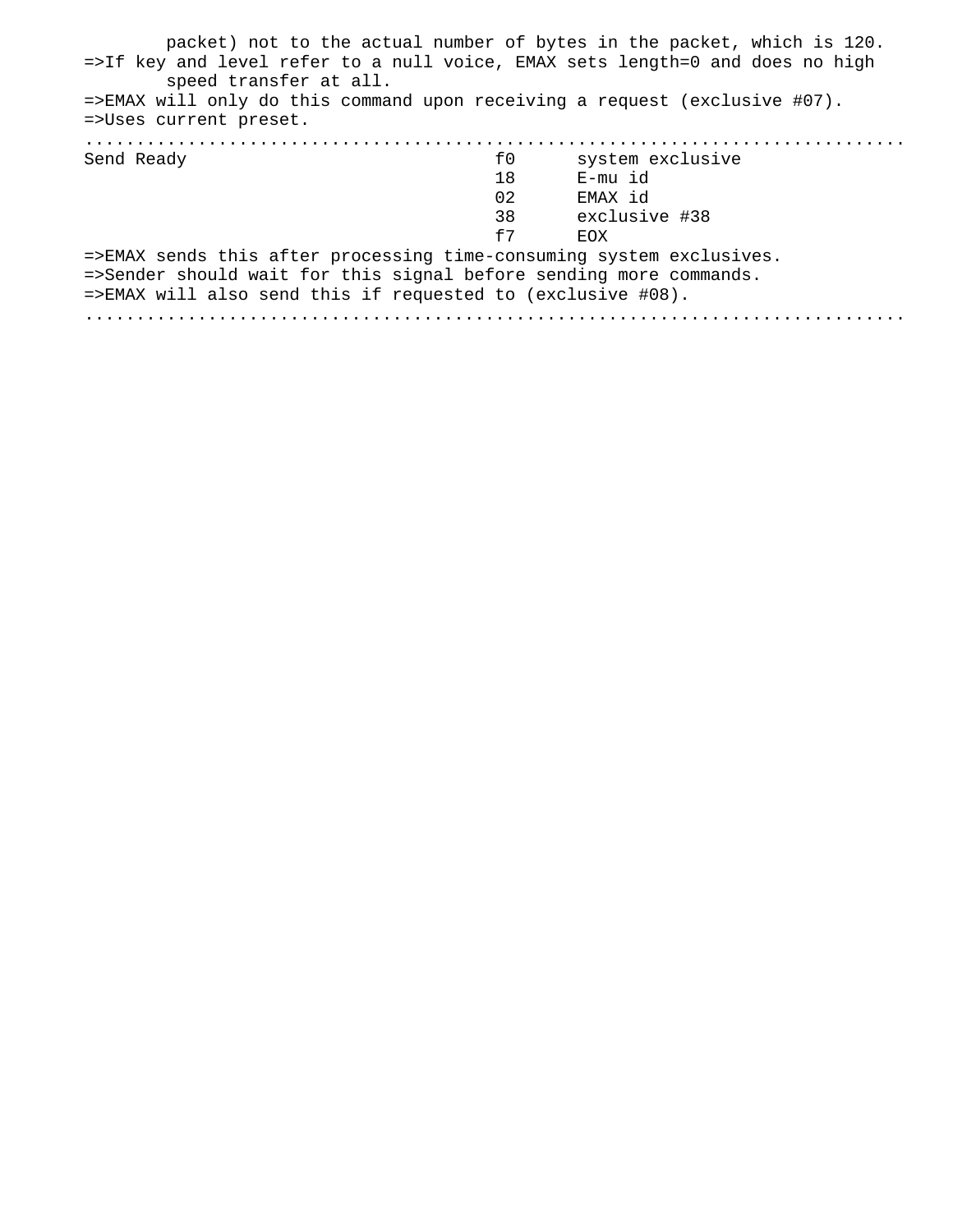<<<<<<<<<<<<<<<<<<<<<<<<<<<<<<<<<<<<<<<<<<<<<<<<<<<<<< >>> TRANSMITTED MESSAGES: MMA Sample Dump Commands >>> <<<<<<<<<<<<<<<<<<<<<<<<<<<<<<<<<<<<<<<<<<<<<<<<<<<<<< =>MMA stands for MIDI Manufacturer's Association. =>For more details on MMA exclusives, contact an MMA representative. ................................................................................ MMA Sample Dump Header 1988 and the system exclusive 7e 0c midi base channel (0 to 15) 01 MMA exclusive number kk sample number (Key # 0 to 87) 0L sample number (Pri/Sec 0 or 1) 0c significant bits (12) pp sample period (lsb) in nsec pp sample period (nsb) pp sample period (msb) LL sample length (lsb) in words LL sample length (nsb) LL sample length (msb) ss sustain loop start word (lsb) ss sustain loop start word (nsb) ss sustain loop start word (msb) ee sustain loop end word (lsb) ee sustain loop end word (nsb) ee sustain loop end word (msb) 0t loop type (0-fwd 1-bkd/fwd) f7 EOX ................................................................................ MMA Data Packet and the system exclusive for the system exclusive 7e 0c midi base channel (0 to 15) 02 MMA exclusive number cc packet count (0 to 127) .. 120 data bytes .. xx checksum of above 124 bytes f7 EOX =>The 120 data bytes represent 60 12-bit unsigned linear EMAX data words: byte  $0:$  0bbbbbbb bbbbbbb = 7 ms bits of data word 0 byte 1: 0aaaaa00 aaaaa = 5 ls bits of data word 0 byte 2: 0ddddddd ddddddd = 7 ms bits of data word 1 byte  $3:$   $0$  ccccc $00$  ccccc = 5 ls bits of data word 1 --etc- byte 119: 0yyyyy00 yyyyyyy = 5 ls bits of data word 59 ................................................................................ Acknowledge (ACK) and the system exclusive formulation of the system exclusive 7e 0c midi base channel (0 to 15) 7f pp packet number f7 EOX ................................................................................ Not Acknowledged (NAK) and the system exclusive 7e 0c midi base channel (0 to 15) 7e pp packet number f7 EOX ................................................................................ Cancel Dump (CANCEL) f0 system exclusive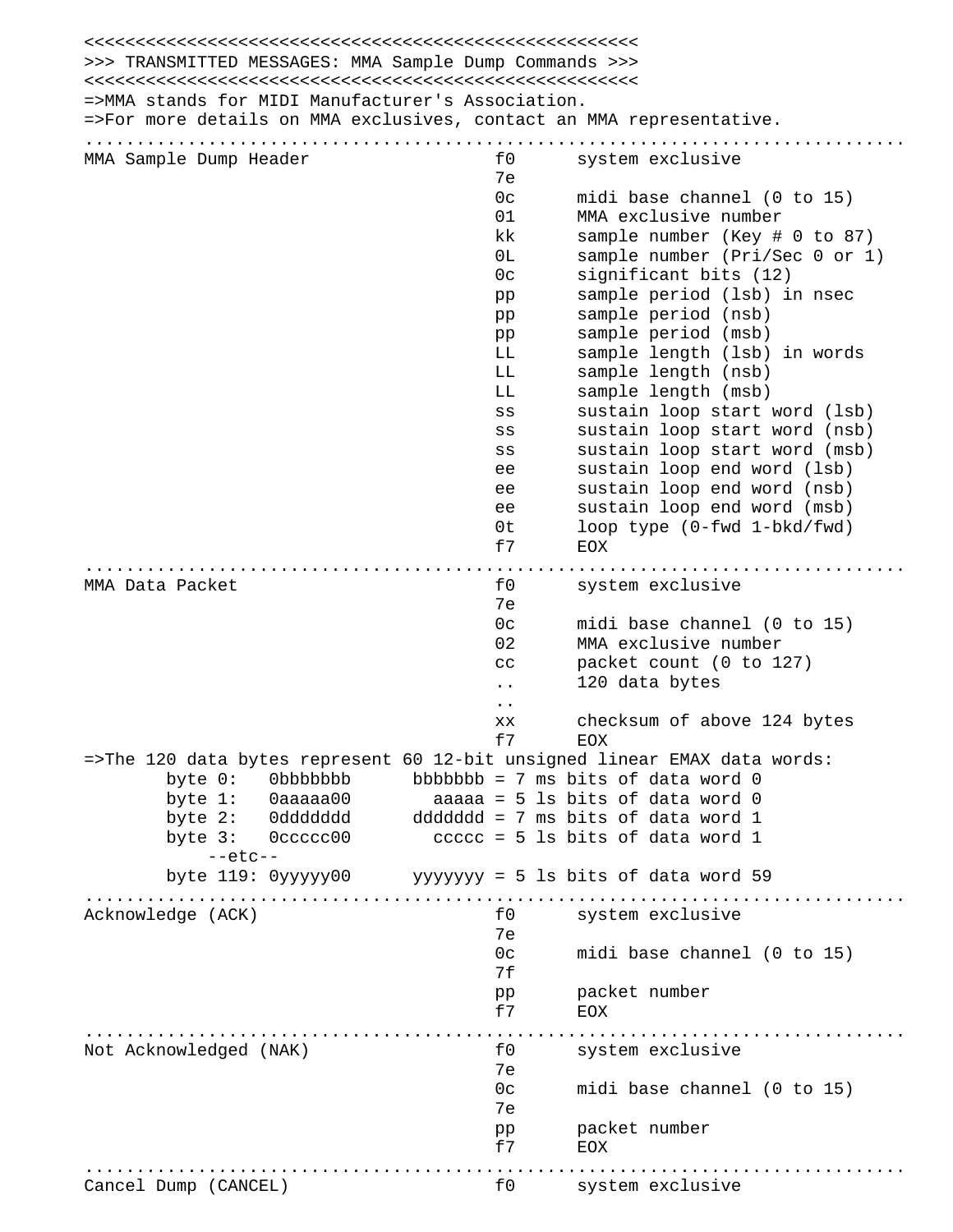|             | 7e<br>0 <sup>c</sup><br>7d<br>pp<br>f7 | midi base channel (0 to 15)<br>packet number<br>EOX |
|-------------|----------------------------------------|-----------------------------------------------------|
| Wait (WAIT) | f0<br>7e                               | system exclusive                                    |
|             | 0 <sup>c</sup><br>7c                   | midi base channel (0 to 15)                         |
|             | pp<br>f7                               | packet number<br>EOX                                |
|             |                                        |                                                     |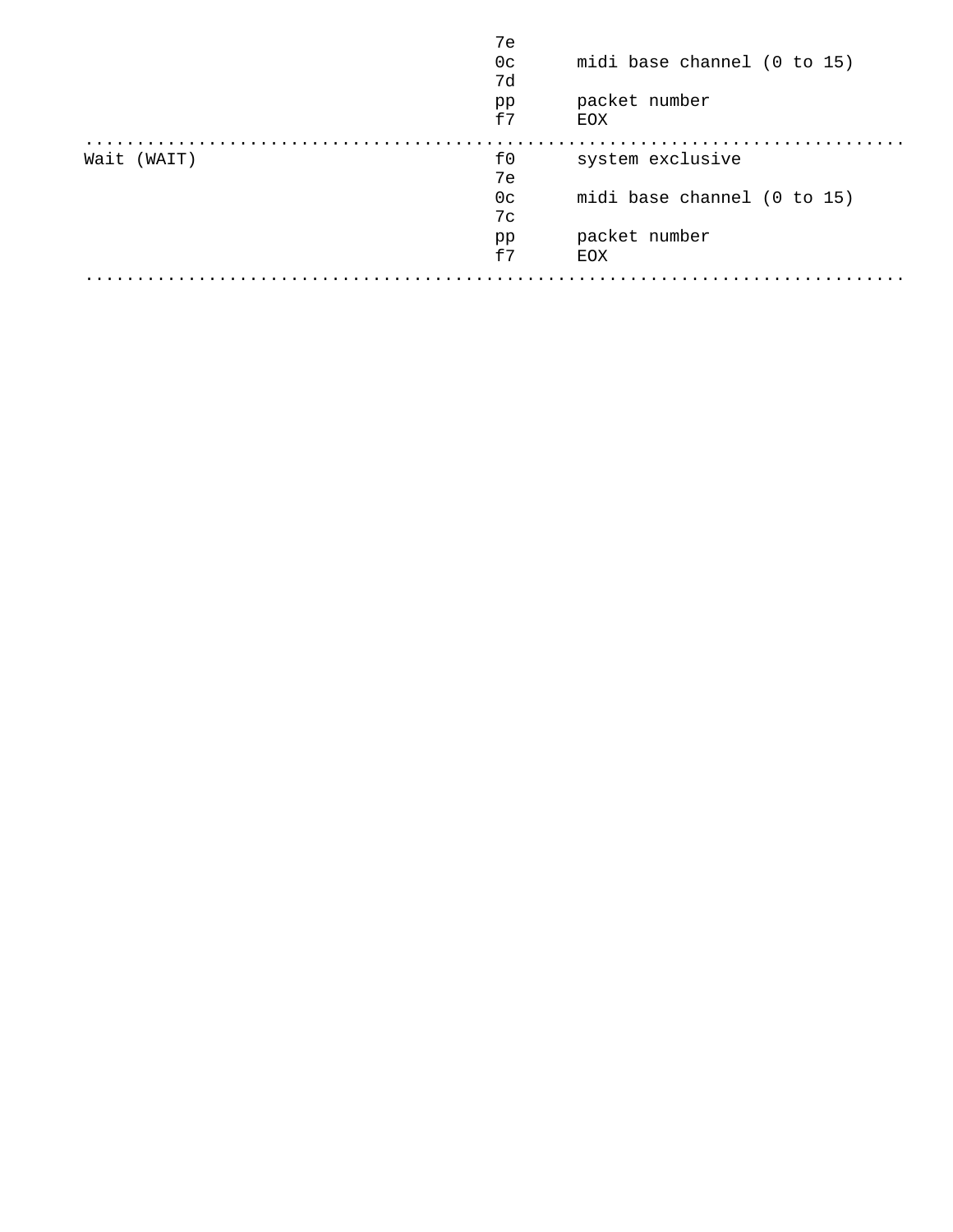<<<<<<<<<<<<<<<<<<<<<<<<<<<<<<<<<<<<<<<<<<<<<< >>> RECEIVED MESSAGES: Basic MIDI Commands >>> <<<<<<<<<<<<<<<<<<<<<<<<<<<<<<<<<<<<<<<<<<<<<< ................................................................................ Note Off  $\begin{array}{ccc} \text{Note} & \text{Of} & \text{In} \\ \text{Note} & \text{Of} & \text{In} \end{array}$  and  $\begin{array}{ccc} \text{In} & \text{In} & \text{In} \end{array}$  and  $\begin{array}{ccc} \text{In} & \text{In} & \text{In} \end{array}$  kk kk= key# (21 to 108) (A-1 to C7) vv vv = velocity (1 to 127) ignored =>Ignored by EMAX if the front panel midi option "Notes,Wheels" is set to "no". ................................................................................ Note Off 9n n = MIDI channel no. (0 to 15) kk kk= key# (21 to 108) (A-1 to C7) 00 zero velocity =>Ignored by EMAX if the front panel midi option "Notes,Wheels" is set to "no". ................................................................................ Note On  $\begin{array}{ccc} 9n & n = MIDI \text{ channel} & n. \end{array}$  (0 to 15)  $kk$  kk = key# (21 to 108) (A0 to  $C6$ ) vv vv = velocity (1 to 127) =>Ignored by EMAX if the front panel midi option "Notes,Wheels" is set to "no". ................................................................................ Continuous Controller bn n = MIDI channel no. (0 to 15) cc  $cc = \text{controller } # (0 to 31)$  vv vv = controller value (0 to 127) =>Ignored by EMAX if the front panel midi option "Notes,Wheels" is set to "no". ................................................................................ Sustain Footswitch bn n = MIDI channel no. (0 to 15) 40 cc = controller number (64) vv vv = controller value  $(0 to 63 = off)$  (64 to 127 = on) =>Ignored by EMAX if the front panel midi option "Notes,Wheels" is set to "no". ................................................................................ Local Control Off  $\begin{array}{ccc} \text{b} & \text{n} & \text{n} \end{array}$  = MIDI channel no. (0 to 15) 7a (122) and the contract of the contract of the contract of the contract of the contract of the contract of the contract of the contract of the contract of the contract of the contract of the contract of the contract of the contra =>Ignored by EMAX if the front panel midi option "Notes,Wheels" is set to "no". ................................................................................ Local Control On bn n = MIDI channel no. (0 to 15) 7a (122) 7f =>Ignored by EMAX if the front panel midi option "Notes,Wheels" is set to "no". ................................................................................ All Notes Off  $\qquad \qquad$  bn  $\qquad$  n = MIDI channel no. (0 to 15) 7b (123) and the contract of the contract of the contract of the contract of the contract of the contract of the contract of the contract of the contract of the contract of the contract of the contract of the contract of the contra =>MIDI "All Notes Off" messages only turn off notes whose source was MIDI. =>Ignored by EMAX if the front panel midi option "Notes,Wheels" is set to "no". ................................................................................ Poly Mode (all notes off) bn n = MIDI channel no. (0 to 15) 7c (124) and the contract of the contract of the contract of the contract of the contract of the contract of the contract of the contract of the contract of the contract of the contract of the contract of the contract of the contra =>EMAX ignores the midi mode change, but it does execute "all notes off". =>Ignored by EMAX if the front panel midi option "Notes,Wheels" is set to "no". ................................................................................ Omni Mode (all notes off) bn n = MIDI channel no. (0 to 15) 7d (125) and the contract of the contract of the contract of the contract of the contract of the contract of the contract of the contract of the contract of the contract of the contract of the contract of the contract of the contra =>EMAX ignores the midi mode change, but it does execute "all notes off". =>Ignored by EMAX if the front panel midi option "Notes,Wheels" is set to "no". ................................................................................ Mono Mode (all notes off) bn n = MIDI channel no. (0 to 15)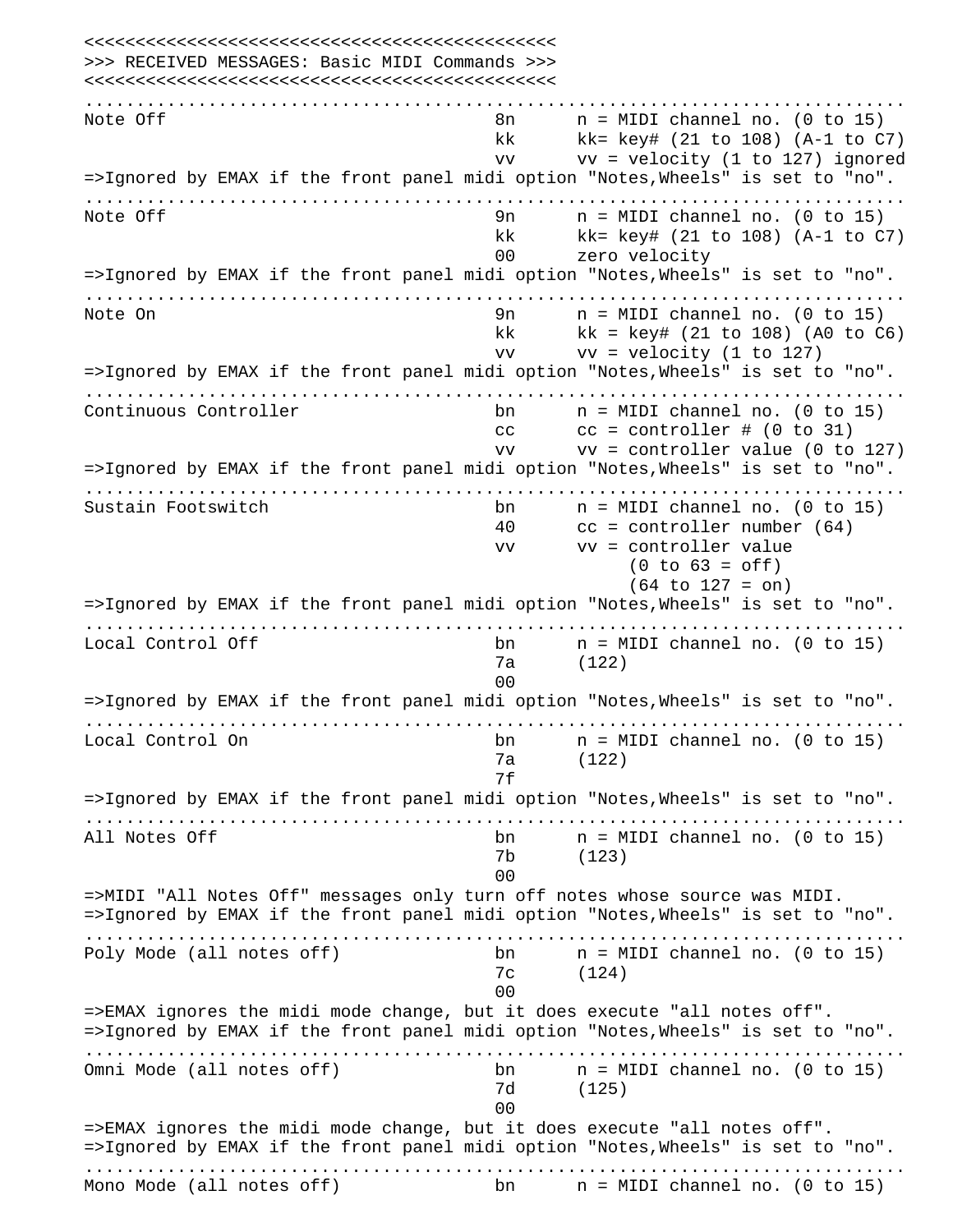and the contract of the contract of the contract of the contract of the contract of the contract of the contract of the contract of the contract of the contract of the contract of the contract of the contract of the contra =>EMAX ignores the midi mode change, but it does execute "all notes off". =>Ignored by EMAX if the front panel midi option "Notes,Wheels" is set to "no". ................................................................................ Poly Mode (all notes off) bn n = MIDI channel no. (0 to 15) 7f (127) and the contract of the contract of the contract of the contract of the contract of the contract of the contract of the contract of the contract of the contract of the contract of the contract of the contract of the contra =>EMAX ignores the midi mode change, but it does execute "all notes off". =>Ignored by EMAX if the front panel midi option "Notes,Wheels" is set to "no". ................................................................................ Preset Change cn cn = MIDI channel no. (0 to 15) pp pp = preset number (0 to 99) =>Always received. "Preset Change On/Off" from the front panel has no effect. ................................................................................ Channel Pressure dn n = MIDI channel no. (0 to 15) pp  $pp = pressure value (0 to 127)$ =>Ignored by EMAX if the front panel midi option "Notes,Wheels" is set to "no". ................................................................................ Pitch Wheel **en** n = MIDI channel no. (0 to 15) xx xx = don't care ww  $=$  wheel value (0 to 127) =>Ignored by EMAX if the front panel midi option "Notes,Wheels" is set to "no". =>Range selectable via front panel "pitch bend range" (0 to +- 4 semitones). ................................................................................ Song Position Pointer f2  $xx = don't care$  xx xx = don't care =>EMAX does NOT respond to position information, but it does reset all internal sequencer wheels in case they were left hanging by an external controller. ................................................................................ Song Select f3 ss ss = sequence # (0 to 99) =>Receiving this selects a new sequence on the EMAX. ................................................................................ Timing Clock f8 ................................................................................ Sequencer Start fa ................................................................................ Sequencer Stop fc ................................................................................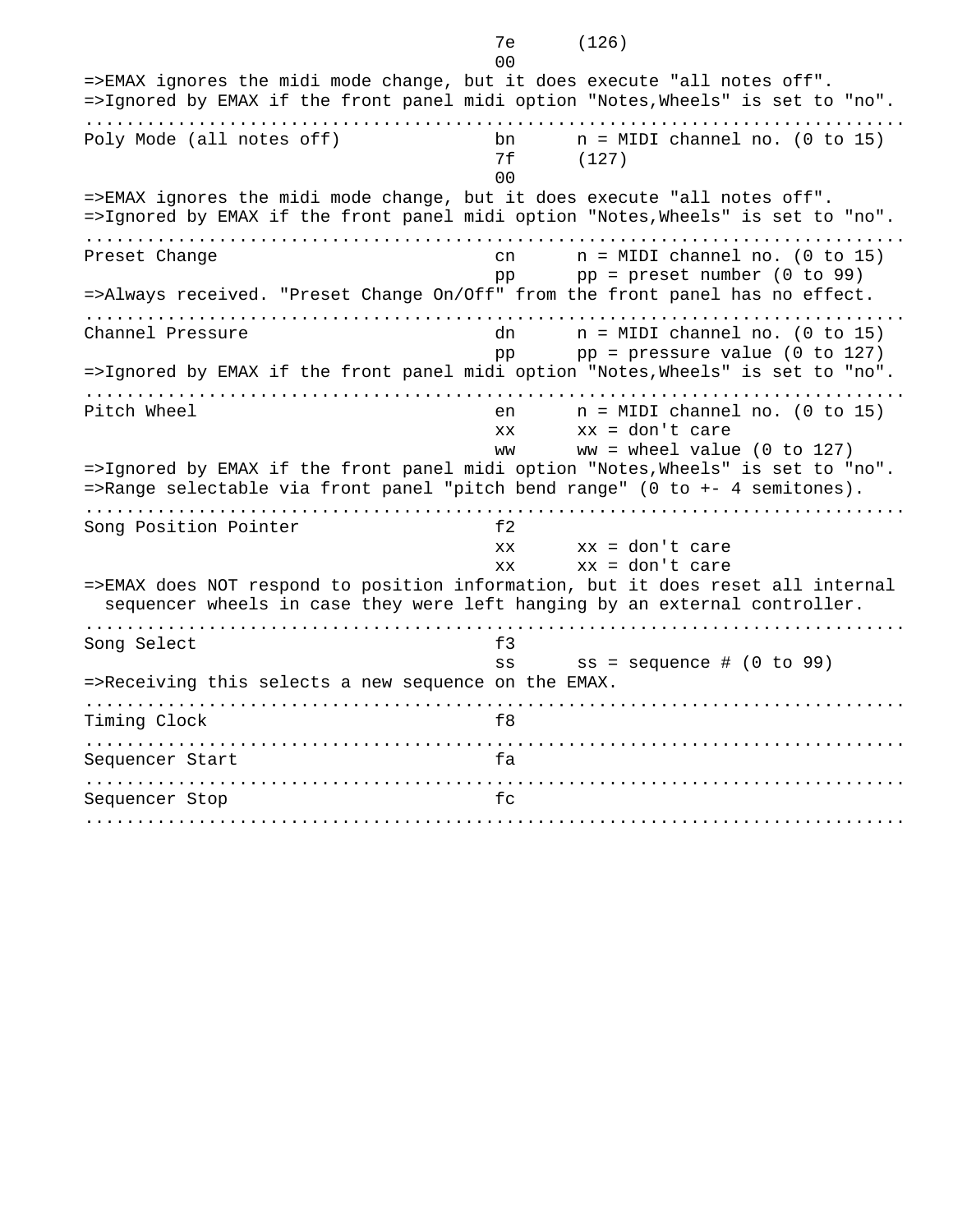<<<<<<<<<<<<<<<<<<<<<<<<<<<<<<<<<<<<<<<<<<<<<<<<<<<<<<<<< >>> RECEIVED MESSAGES: MIDI System Exclusive Commands >>> <<<<<<<<<<<<<<<<<<<<<<<<<<<<<<<<<<<<<<<<<<<<<<<<<<<<<<<<< ................................................................................ Request to Send Voice Parameter f0 system exclusive 18 E-mu id 02 EMAX id 00 exclusive #00 kk key # (0 to 87) 0L level (0=primary, 1=secondary) pp voice parameter # (see list) f7 EOX =>Upon receiving this, EMAX does a Send Voice Parameter (exclusive #30). =>Uses current preset. ................................................................................ Request to Send Preset Parameter f0 system exclusive 18 E-mu id 02 EMAX id 01 exclusive #01 pp preset# (0 to 99, or 127 for current preset) pp preset parameter # (see list) f7 EOX =>Upon receiving this, EMAX does a Send Preset Parameter (exclusive #31). ................................................................................ Request to Send Misc Info Fig. 3 and Separation of the system exclusive 18 E-mu id 02 EMAX id 02 exclusive #02 f7 EOX =>Upon receiving this, EMAX does a Send Misc Info (exclusive #32). ................................................................................ Request to Send Sample Info f0 system exclusive 18 E-mu id 02 EMAX id 03 exclusive #03 kk key # (0 to 87) 0L level (0=primary, 1=secondary) f7 EOX =>Upon receiving this, EMAX does a Send Sample Info (exclusive #33). =>Uses current preset. ................................................................................ Request to Send Crossfade Info flow for system exclusive 18 E-mu id 02 EMAX id 04 exclusive #04 kk key # (0 to 87) f7 EOX =>Upon receiving this, EMAX does a Send Crossfade Info (exclusive #34). =>Uses current preset. ................................................................................ Request to Send Primary Voice Map for the system exclusive 18 E-mu id 02 EMAX id 05 exclusive #05 f7 EOX =>Upon receiving this, EMAX does a Send Primary Voice Map (exclusive #35). ................................................................................ Request to Send Secondary Voice Map f0 system exclusive 18 E-mu id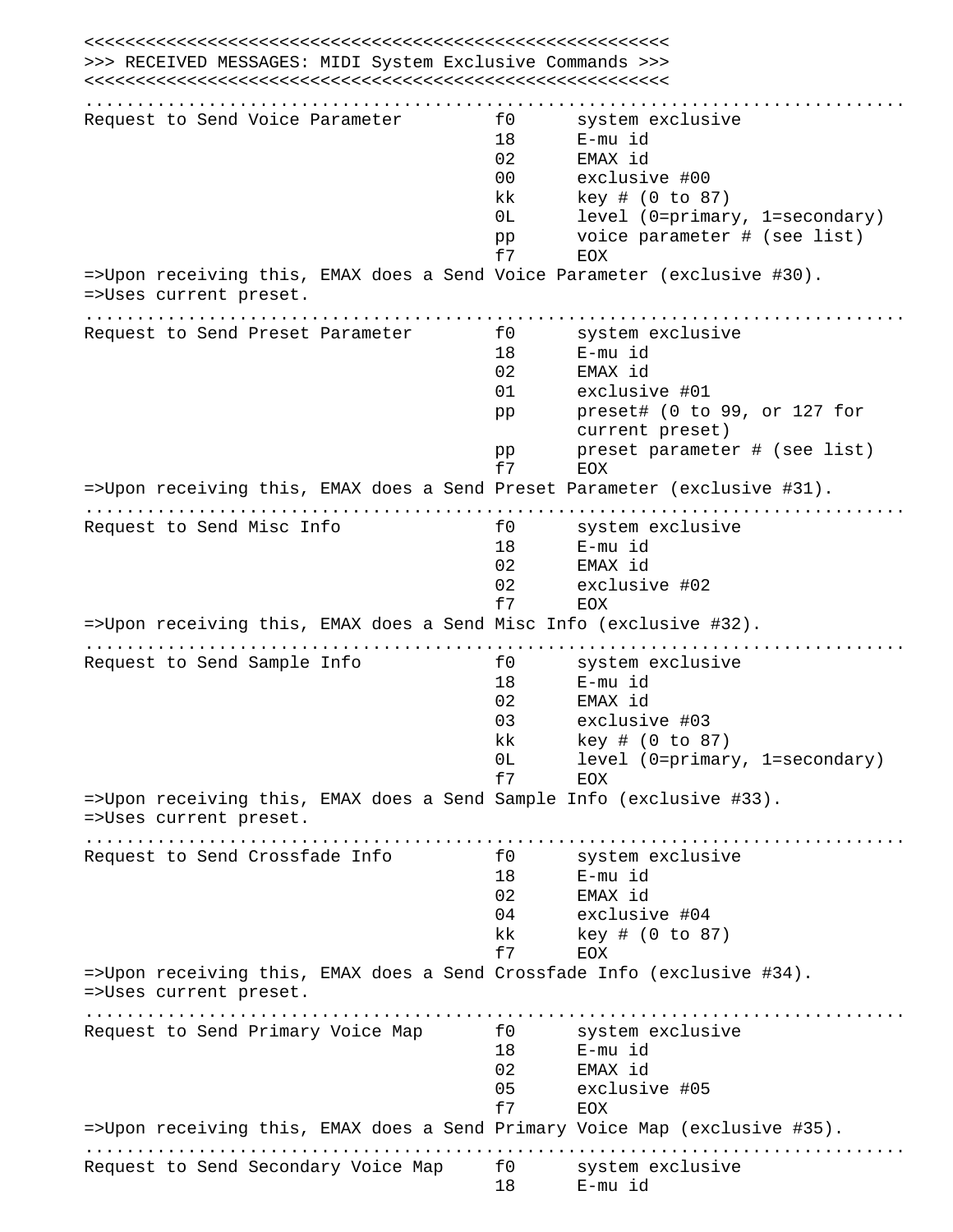| 02                                                                                                                                            | EMAX id                        |
|-----------------------------------------------------------------------------------------------------------------------------------------------|--------------------------------|
| 06                                                                                                                                            | exclusive #06                  |
| f7                                                                                                                                            | EOX                            |
| =>Upon receiving this, EMAX dos a Send Secondary Voice Map (exclusive #36).                                                                   |                                |
| f0<br>Request to Send One Sample Fast                                                                                                         | system exclusive               |
| 18                                                                                                                                            | E-mu id                        |
| 02 <sub>o</sub>                                                                                                                               | EMAX id                        |
| 07                                                                                                                                            | exclusive #07                  |
| kk                                                                                                                                            | key # (0 to 87)                |
| 0L I                                                                                                                                          | level (0=primary, 1=secondary) |
| f7                                                                                                                                            | EOX                            |
| =>Upon receiving this, EMAX dos a Send One Sample Fast (exclusive #37).<br>=>Uses current preset.                                             |                                |
| f0<br>Request to Send Ready                                                                                                                   | system exclusive               |
| 18                                                                                                                                            | E-mu id                        |
| 02                                                                                                                                            | EMAX id                        |
| 08                                                                                                                                            | exclusive #08                  |
| f7                                                                                                                                            | EOX                            |
| =>Upon receiving this, EMAX dos a Send Ready (exclusive #38).<br>=>Provided as a means for an external device to find out if EMAX is present. |                                |
|                                                                                                                                               |                                |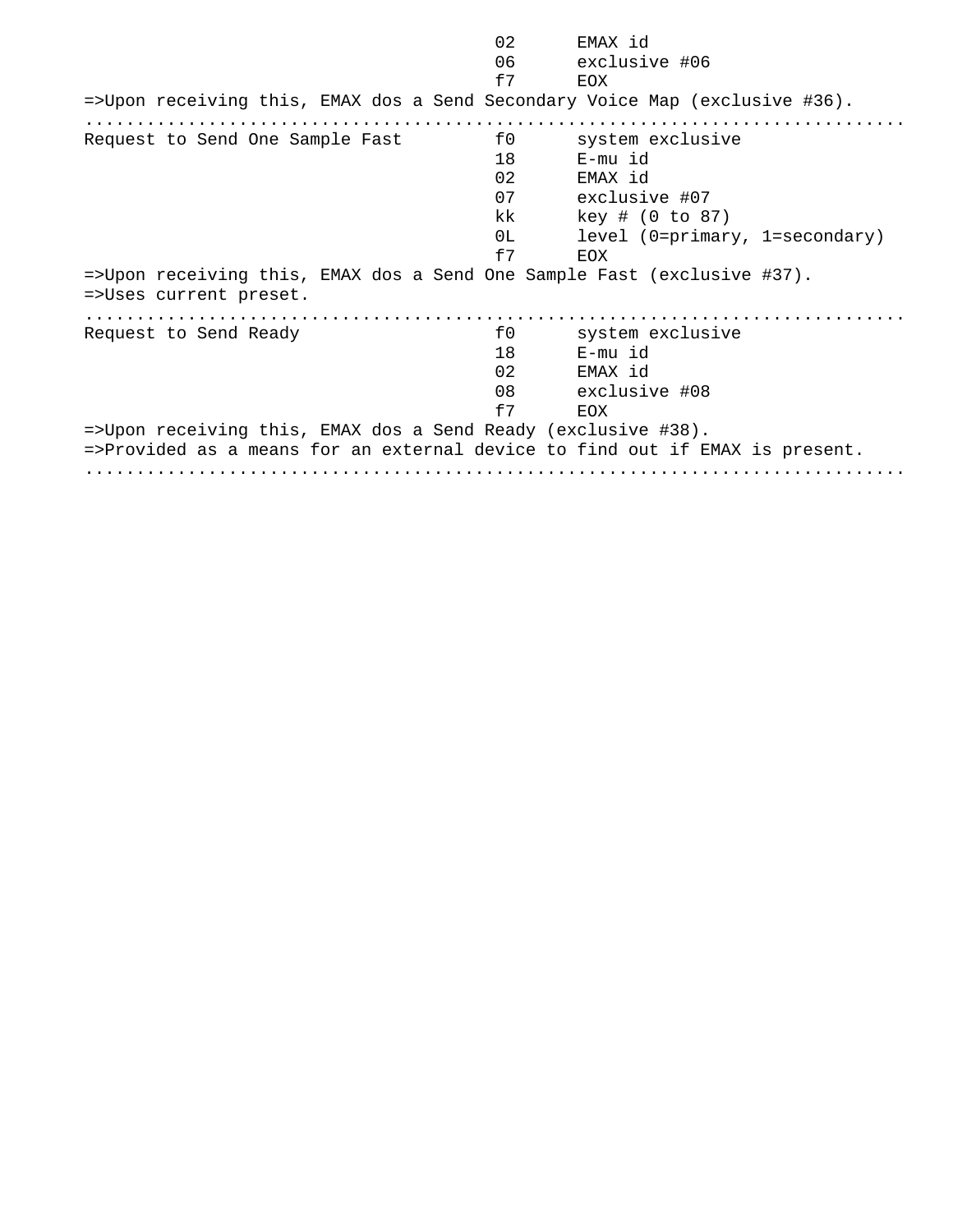<<<<<<<<<<<<<<<<<<<<<<<<<<<<<<<<<<<<<<<<<<<<<<<<<<<<<<<<< >>> RECEIVED MESSAGES: More System Exclusive Commands >>> <<<<<<<<<<<<<<<<<<<<<<<<<<<<<<<<<<<<<<<<<<<<<<<<<<<<<<<<< ................................................................................ Execute Load Bank from disk for the system exclusive 18 E-mu id 02 EMAX id 10 exclusive #10 00 from bank # f7 EOX =>External device can tell EMAX to load bank from disk. =>After finishing task, EMAX sends READY message. ................................................................................ Execute Get Voice **Following CO** system exclusive 18 E-mu id 02 EMAX id 11 exclusive #11 pp from preset # (0 to 99) 0L from level: 0: primary 1: secondary 2: both LL low key # (0 to 87) hh hi key # (0 to 87) pp to preset # (0 to 99) 0L to level: 0: primary 1: secondary 2: both LL new low key # (0 to 87) f7 EOX =>This command duplicates front panel function. =>EMAX does no checks to see if data bytes are within legal range or not. =>After finishing task, EMAX sends READY message. ................................................................................ Execute Edit Assignment flow system exclusive 18 E-mu id 02 EMAX id 12 exclusive #12 0L level: 0: primary 1: secondary kk key # (0 to 87) kk new original key # (0 to 87) LL new low key # (0 to 87) hh new hi key # (0 to 87) 0L new lo channel (0 to 15) 0h new hi channel (0 to 15) f7 EOX =>This command duplicates front panel function. =>EMAX does no checks to see if data bytes are within legal range or not. =>Uses current preset. =>After finishing task, EMAX sends READY message. ................................................................................ Execute Erase Voice(s) The System exclusive for the system exclusive 18 E-mu id 02 EMAX id 13 exclusive #13 0L level: 0: primary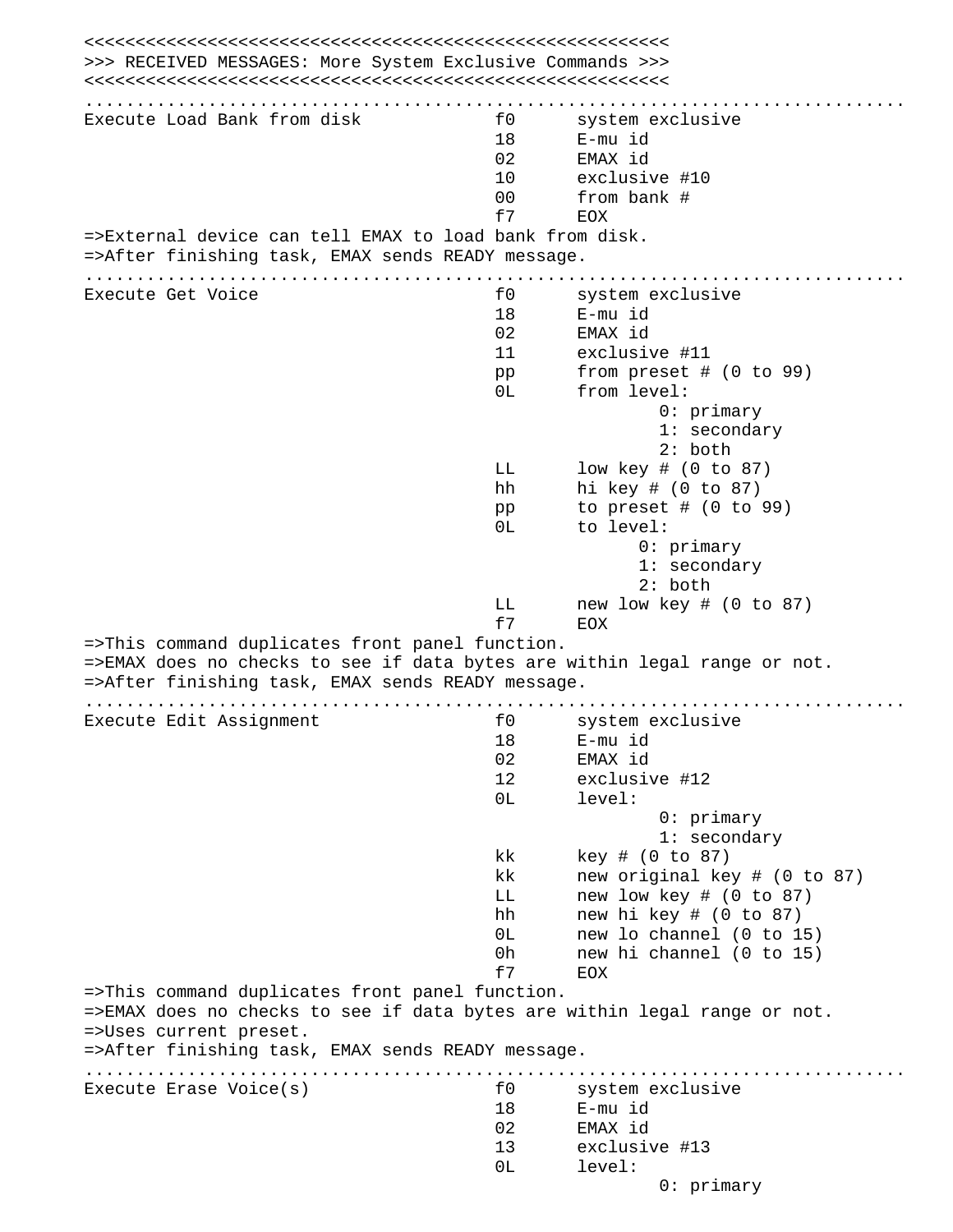1: secondary 2: both LL lo key # (0 to 87) hh hi key # (0 to 87) f7 EOX =>This command duplicates front panel function. =>EMAX does no checks to see if data bytes are within legal range or not. =>Uses current preset. =>After finishing task, EMAX sends READY message. ................................................................................ Execute Crossfade Change The System exclusive 18 E-mu id 02 EMAX id 14 exclusive #14 LL lo key # (0 to 87) hh hi key # (0 to 87) 0d direction: 0: primary hard 1: secondary hard 0m crossfade mode: 0: off 1: velocity fade 2: velocity switch 3: positional 4: realtime fade 5: realtime switch f7 EOX =>This command duplicates front panel function. =>EMAX does no checks to see if data bytes are within legal range or not. =>Uses current preset. =>After finishing task, EMAX sends READY message. ................................................................................ Execute Create Preset **and System Execute Create Preset for a system exclusive**  18 E-mu id 02 EMAX id 15 exclusive #15 pp preset # (0 to 99) f7 EOX =>This command duplicates front panel function. =>EMAX does no checks to see if data bytes are within legal range or not. =>If preset already exists, it will be overwritten. =>After finishing task, EMAX sends READY message. ................................................................................ Execute Erase Preset **and Series and System exclusive** for the system exclusive 18 E-mu id 02 EMAX id 16 exclusive #16 pp preset # (0 to 99) f7 EOX =>This command duplicates front panel function. =>EMAX does no checks to see if data bytes are within legal range or not. =>After finishing task, EMAX sends READY message. ................................................................................ Execute Copy Preset f0 system exclusive 18 E-mu id 02 EMAX id 17 exclusive #17 pp from preset # (0 to 99) pp to preset # (0 to 99) f7 EOX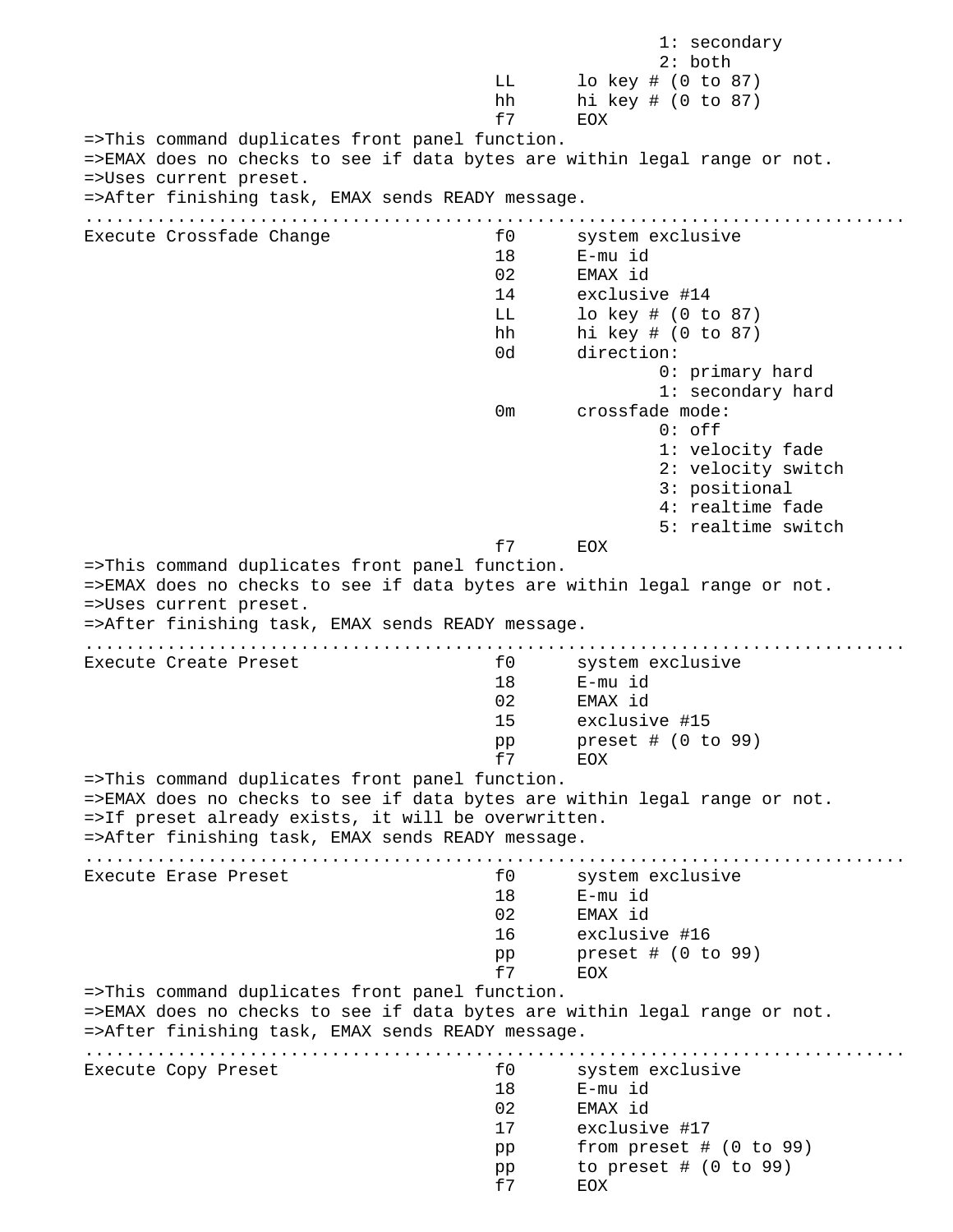=>This command duplicates front panel function. =>EMAX does no checks to see if data bytes are within legal range or not. =>EMAX will not allow the "to preset" to be the current preset. =>After finishing task, EMAX sends READY message. ................................................................................ Accept New Sample Fast The Section of the System exclusive 18 E-mu id 02 EMAX id 18 exclusive #18 LL low key # (0 to 87) hh hi key # (0 to 87) 0L level (0=primary, 1=secondary) 0s sample rate (0 to 7) 0: 10.000khz 1: 15.625khz 2: 20.000khz 3: 22.050khz 4: 27.778khz 5: 31.250khz 6: 41.667khz 7: 44.100khz LL length (bits 0-6) LL length (bits 7-13) LL length (bits 14-18) f7 EOX =>EMAX now switches internally to 500 kbaud. =>EMAX waits at least 100msec to allow sender to switch baud rates. =>EMAX then checks if dump will fit: if it won't fit: EMAX sends CANCEL and returns to 31.25 kbaud. if it will fit: EMAX sends ACK and continues. =>Sender starts high speed transfer by sending MMA-type data packet at 500kbaud: =>The sound data in the data packet is sent as 12 bit linear data. =>Data packet (see MMA Data Packet) contains 120 bytes packed like this: byte 0: bbaaaaaa  $\qquad$  aaaaaa = 6 ls bits of data word 0 byte 1:  $ccc$ bbbbb = 6 ms bits of data word 0 byte 2: ddddddcc  $\qquad \qquad$  cccccc = 6 ls bits of data word 1 dddddd = 6 ms bits of data word 1 byte 3: ffeeeeee  $\qquad$  eeeeee = 6 ls bits of data word 2 --etc- byte 119: zzzzzzyy zzzzzz = 6 ms bits of data word 79 =>Note that bit 7 is used in these packets, unlike standard MMA format. =>Sender then waits for an ACK, as per MMA protocol: =>if EMAX detected transmission error, it sends NAK, expects re-send. EMAX will tolerate 5 re-sends before sending CANCEL and aborting. =>if packet received correctly, EMAX sends ACK, expects next packet. =>EMAX will handshake the last packet. =>After completion of transfer, EMAX automatically switches back to 31.25 kbaud. =>Receiver must wait at least 5 msec after receipt of EMAX's ACK of the last packet before sending another command to EMAX (at 31.25 kbaud). =>EMAX sets loop start points at the first byte, loop end points at the last byte, and sets all loops off. To change these, use exclusive #1c, "Change Sample Info". =>The "length" in the header refers to # of 12-bit data bytes, (80 per packet) not to the actual number of bytes in the packet, which is 120. =>EMAX does no checks to see if data bytes are within legal range or not. =>EMAX makes the sample's "original key" = hi key. =>For internal reasons, EMAX replaces the first two and the last two bytes of the sample dump with zeroes. Sender should also pad the ends with two zeroes and not use these bytes when looping sounds. =>Uses current preset.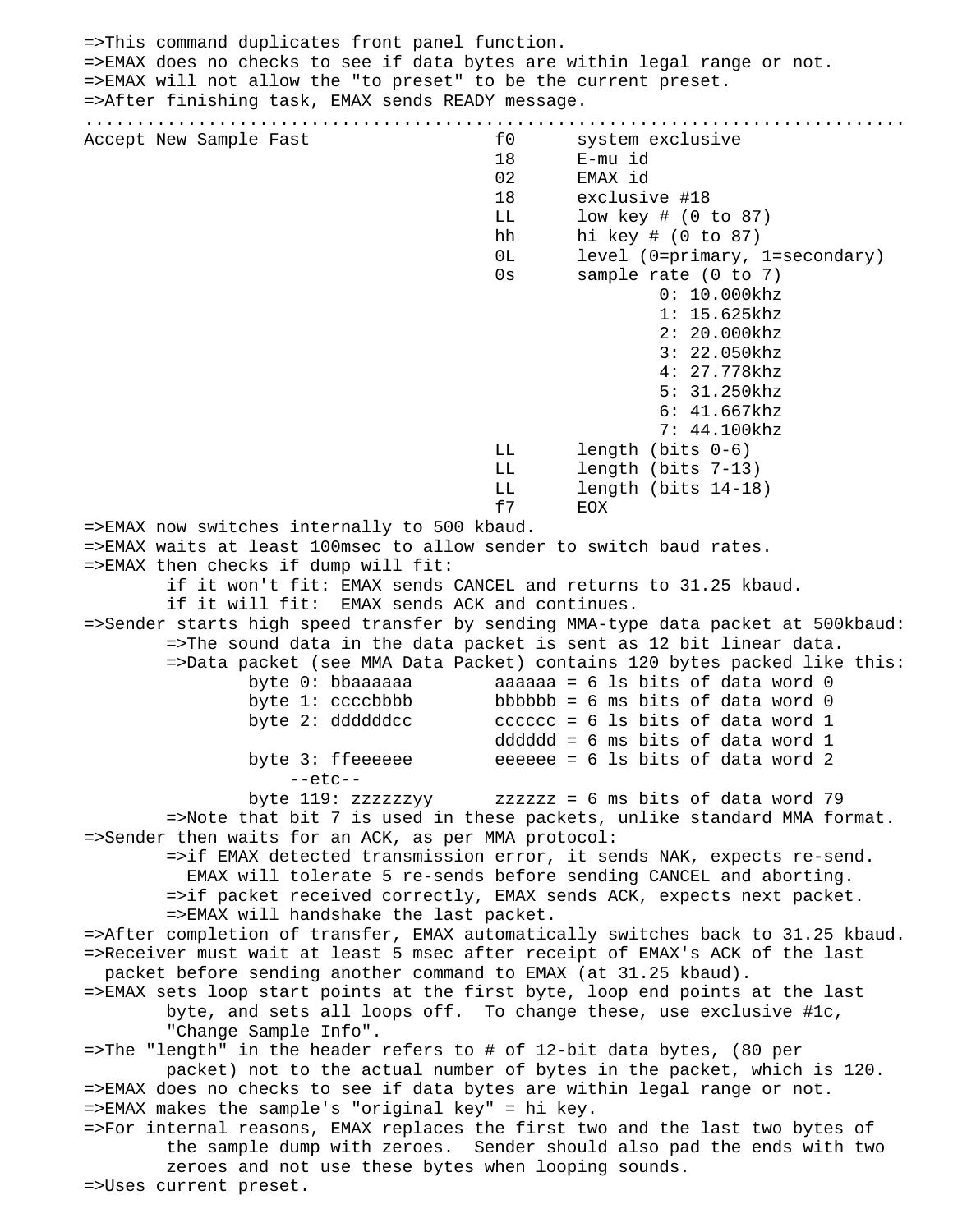| Replace New Sample Fast                                                                                                                            | f0          | system exclusive                                       |
|----------------------------------------------------------------------------------------------------------------------------------------------------|-------------|--------------------------------------------------------|
|                                                                                                                                                    | 18          | E-mu id                                                |
|                                                                                                                                                    | 02          | EMAX id                                                |
|                                                                                                                                                    | 19          | exclusive #19                                          |
|                                                                                                                                                    | kk          | $key$ # (0 to 87)                                      |
|                                                                                                                                                    | 0L          | level (0=primary, 1=secondary)                         |
|                                                                                                                                                    | f7          | EOX                                                    |
| =>EMAX now switches internally to 500 kbaud.<br>=>EMAX waits at least 100msec, then sends ACK command (see MMA exclusives).                        |             |                                                        |
| =>EMAX then proceeds as Accept New Sample Fast (exclusive #18).                                                                                    |             |                                                        |
| =>EMAX replaces sound data, leaving intact all loop and length information.                                                                        |             |                                                        |
| =>Uses current preset.                                                                                                                             |             |                                                        |
|                                                                                                                                                    |             |                                                        |
| Change Voice Parameter                                                                                                                             | f0          | system exclusive                                       |
|                                                                                                                                                    | 18          | E-mu id                                                |
|                                                                                                                                                    | 02          | EMAX id                                                |
|                                                                                                                                                    | 1a          | exclusive #1a                                          |
|                                                                                                                                                    | LL.         | low key $(0 to 87)$                                    |
|                                                                                                                                                    | hh          | hi key $(0 to 87)$                                     |
|                                                                                                                                                    | 0L          | level (0=pri, 1=sec, 2=both)                           |
|                                                                                                                                                    | pp<br>VV    | voice parameter # (see list)<br>voice parameter value  |
|                                                                                                                                                    | £7          | <b>EOX</b>                                             |
| =>Uses current preset.                                                                                                                             |             |                                                        |
| =>if key and level refer to a null voice, EMAX doesn't change anything.<br>=>EMAX does no checks to see if parameter bytes are within legal range. |             |                                                        |
| =>After finishing task, EMAX sends READY message.                                                                                                  |             |                                                        |
|                                                                                                                                                    |             |                                                        |
| Change Preset Parameter                                                                                                                            | f0          | system exclusive                                       |
|                                                                                                                                                    | 18          | E-mu id                                                |
|                                                                                                                                                    | 02          | EMAX id                                                |
|                                                                                                                                                    | 1b          | exclusive #1b                                          |
|                                                                                                                                                    | pp          | preset# (0 to 99, or 127 for                           |
|                                                                                                                                                    |             | current preset)<br>preset parameter # (see list)       |
|                                                                                                                                                    | pp          | preset parameter value                                 |
|                                                                                                                                                    | vv<br>f7    | <b>EOX</b>                                             |
| =>EMAX does no checks to see if parameter bytes are within legal range.                                                                            |             |                                                        |
| =>After finishing task, EMAX sends READY message.                                                                                                  |             |                                                        |
|                                                                                                                                                    |             |                                                        |
| Change Sample Info                                                                                                                                 | f0          | system exclusive                                       |
|                                                                                                                                                    | 18          | E-mu id                                                |
|                                                                                                                                                    | 02          | EMAX id                                                |
|                                                                                                                                                    | 1c          | exclusive #1c                                          |
|                                                                                                                                                    | kk<br>0L    | key # (0 to 87)                                        |
|                                                                                                                                                    | 0s          | level (0=primary, 1=secondary)<br>sample rate (0 to 7) |
|                                                                                                                                                    | SS          | sustain loop start (bits 0-6)                          |
|                                                                                                                                                    | $_{\rm SS}$ | sustain loop start (bits 7-13)                         |
|                                                                                                                                                    | SS          | sustain loop start (bits 14-18)                        |
|                                                                                                                                                    | ee          | sustain loop end (bits 0-6)                            |
|                                                                                                                                                    | ee          | sustain loop end (bits 7-13)                           |
|                                                                                                                                                    | ee          | sustain loop end (bits 14-18)                          |
|                                                                                                                                                    | SS          | release loop start (bits 0-6)                          |
|                                                                                                                                                    | SS          | release loop start (bits 7-13)                         |
|                                                                                                                                                    | SS          | release loop start (bits 14-18)                        |
|                                                                                                                                                    | ee          | release loop end (bits 0-6)                            |
|                                                                                                                                                    | ee          | release loop end (bits 7-13)                           |
|                                                                                                                                                    | ee          | release loop end (bits 14-18)                          |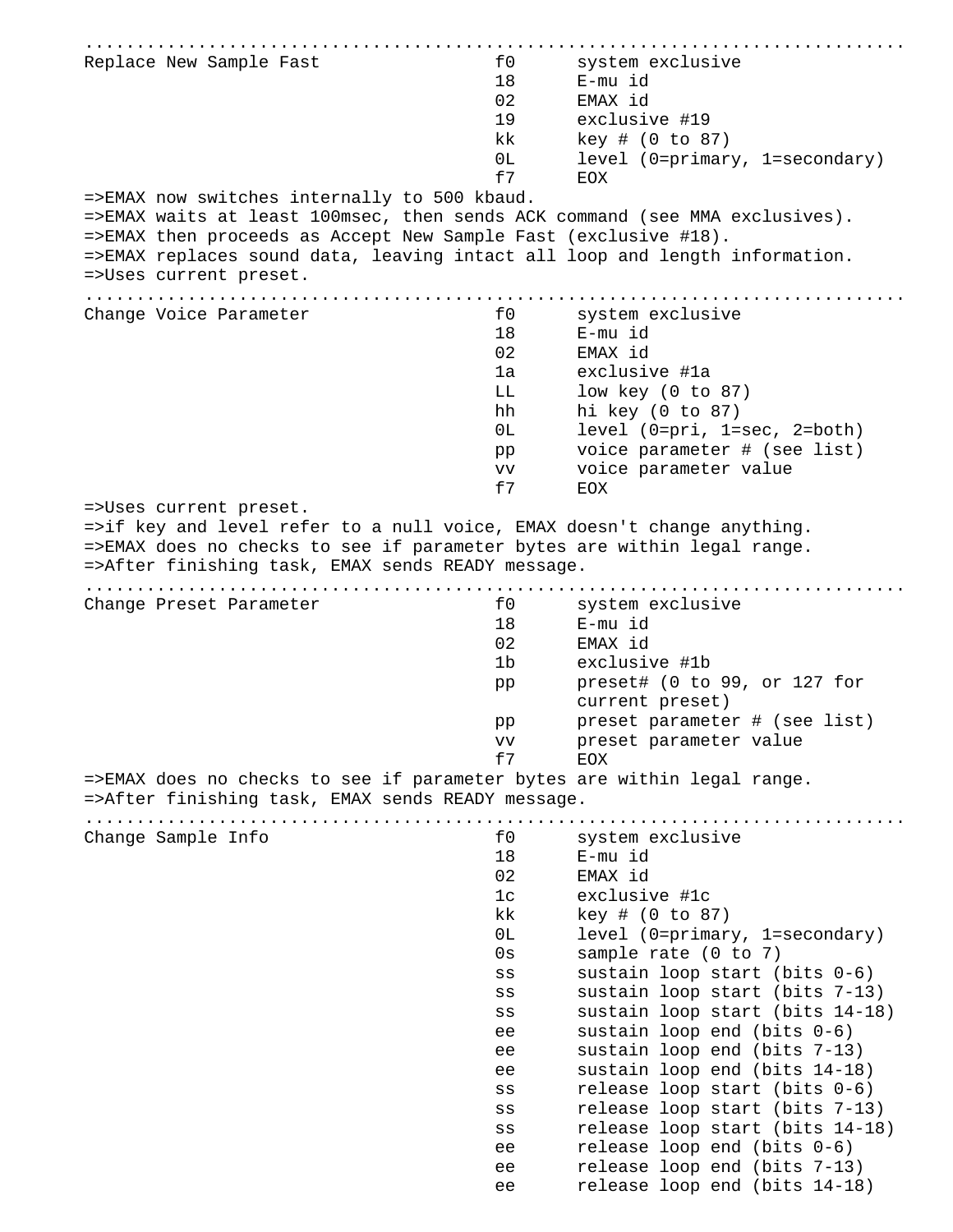0f loop & direction flags bit0: loop on bit1: loop in release bit2: backwards f7 EOX =>if key and level refer to a null voice, EMAX doesn't change anything. =>EMAX does no checks to see if parameter bytes are within legal range or not. =>Be aware that if sample rate is changed, the key assignments may no longer be valid due to transpose limitations. EMAX will not correct for this. =>After finishing task, EMAX sends READY message. ................................................................................ Erase All **Example 20** and the system exclusive 18 E-mu id 02 EMAX id 1d exclusive #1d f7 EOX =>Erases all presets, sequences, sounds. Same as front panel option in "Master". =>After finishing task, EMAX sends READY message. ................................................................................ Change Current Preset and South Change Current Preset and South System exclusive 18 E-mu id 02 EMAX id 1e exclusive #1e pp preset # (0 to 99) f7 EOX =>Same as MIDI change preset, but bypasses omni/poly, midi on checks. =>If preset doesn't exist, nothing happens: current preset doesn't change. =>After finishing task, EMAX sends READY message. ................................................................................ Shorten Sample **and Shorten Sample** for system exclusive 18 E-mu id 02 EMAX id 1f exclusive #1f kk key # (0 to 87) 0L level (0=primary, 1=secondary) LL  $\#$  bytes (bits  $0-6$ ) LL # bytes (bits 7-13) LL # bytes (bits 14-18) f7 EOX =>Uses current preset. =>The # of bytes specified is the # of bytes to shorten the sample by. =>if key and level refer to a null voice, EMAX doesn't shorten anything. =>EMAX assumes sample is at least as long as # of bytes to be shortened by. =>Loop end points are set to end of sample if shortened beyond original points. =>After finishing task, EMAX sends READY message. ................................................................................ Lengthen Sample **and Series and Series Contracts** for system exclusive 18 E-mu id 02 EMAX id 20 exclusive #20 kk key # (0 to 87) 0L level (0=primary, 1=secondary) LL  $\#$  bytes (bits  $0-6$ ) LL # bytes (bits 7-13) LL # bytes (bits 14-18) f7 EOX =>Uses current preset. =>The # of bytes specified is the # of bytes to lengthen the sample by. =>if key and level refer to a null voice, EMAX doesn't lengthen anything.

=>EMAX assumes there is enough memory in EMAX to accommodate lengthening.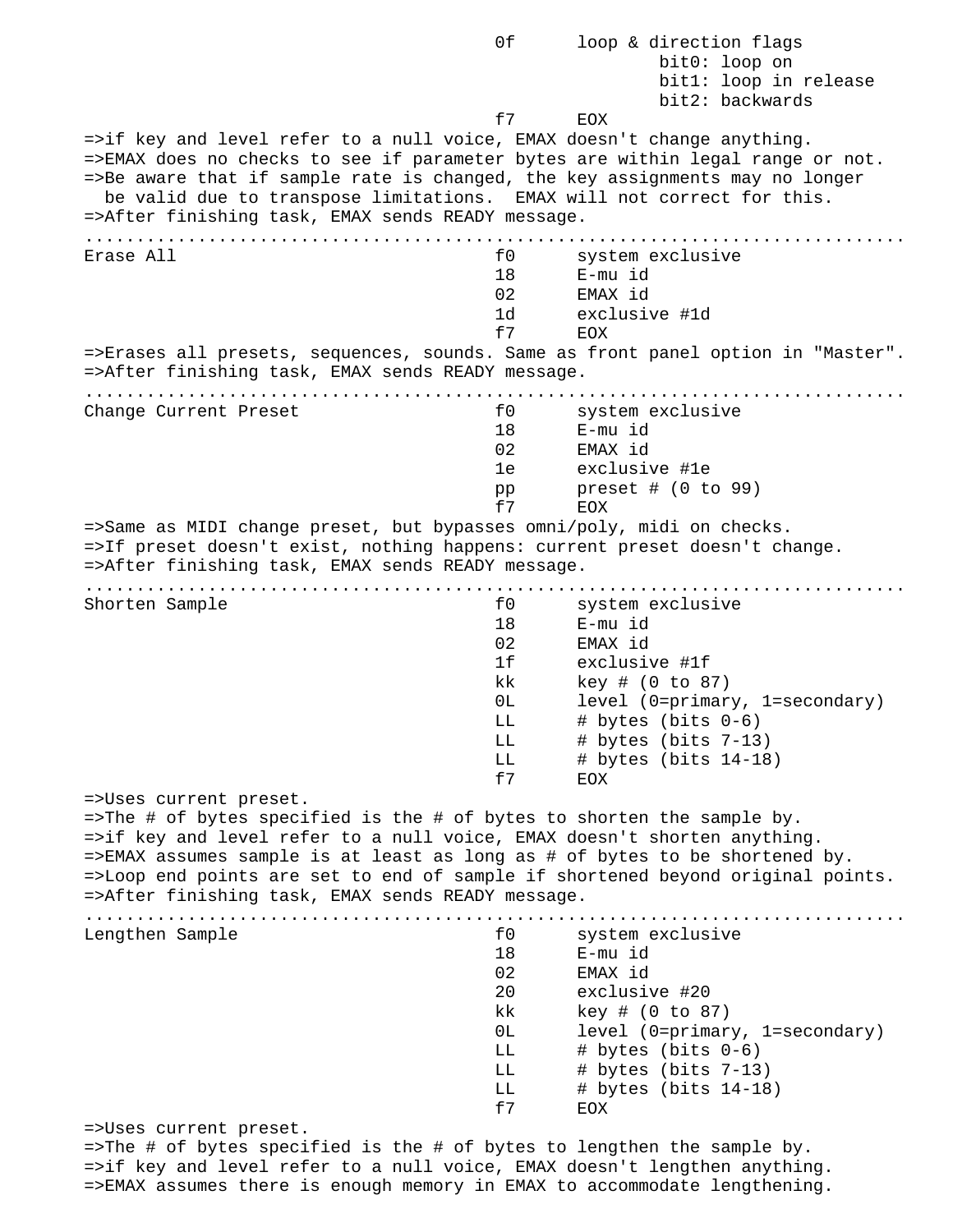=>Loop points remain unaffected. =>After finishing task, EMAX sends READY message. ................................................................................ Modify Time Out **the system exclusive** for the system exclusive 18 E-mu id 02 EMAX id 21 exclusive #21 tt timeout in seconds (0 to 127) f7 EOX =>This sets the time EMAX waits for sample dump handshaking before timing out. =>EMAX defaults to a timeout of 4 seconds. =>Once changed, value will stay changed until modified by this command or until power is turned off. =>After finishing task, EMAX sends READY message. ................................................................................ Change Misc Info  $f0$  system exclusive 18 E-mu id 02 EMAX id 22 exclusive #22 tt master tune value (0 to 31), (16) is zero tune offset xx bit 0: supermode 1=on 0=off bit 1: midi overflow 1=on 0=off bit 2-4: arp clock source: 0: internal 1: midi 2: 24 ppq 3: 48 ppq 4: 96 ppq f7 EOX =>NOTE: due to a bug in EMAX Rev 3.0 software, master tune values of 0 to 15 (-48 cents to -3 cents) don't work properly. This should be fixed next rev. =>After finishing task, EMAX sends READY message. ................................................................................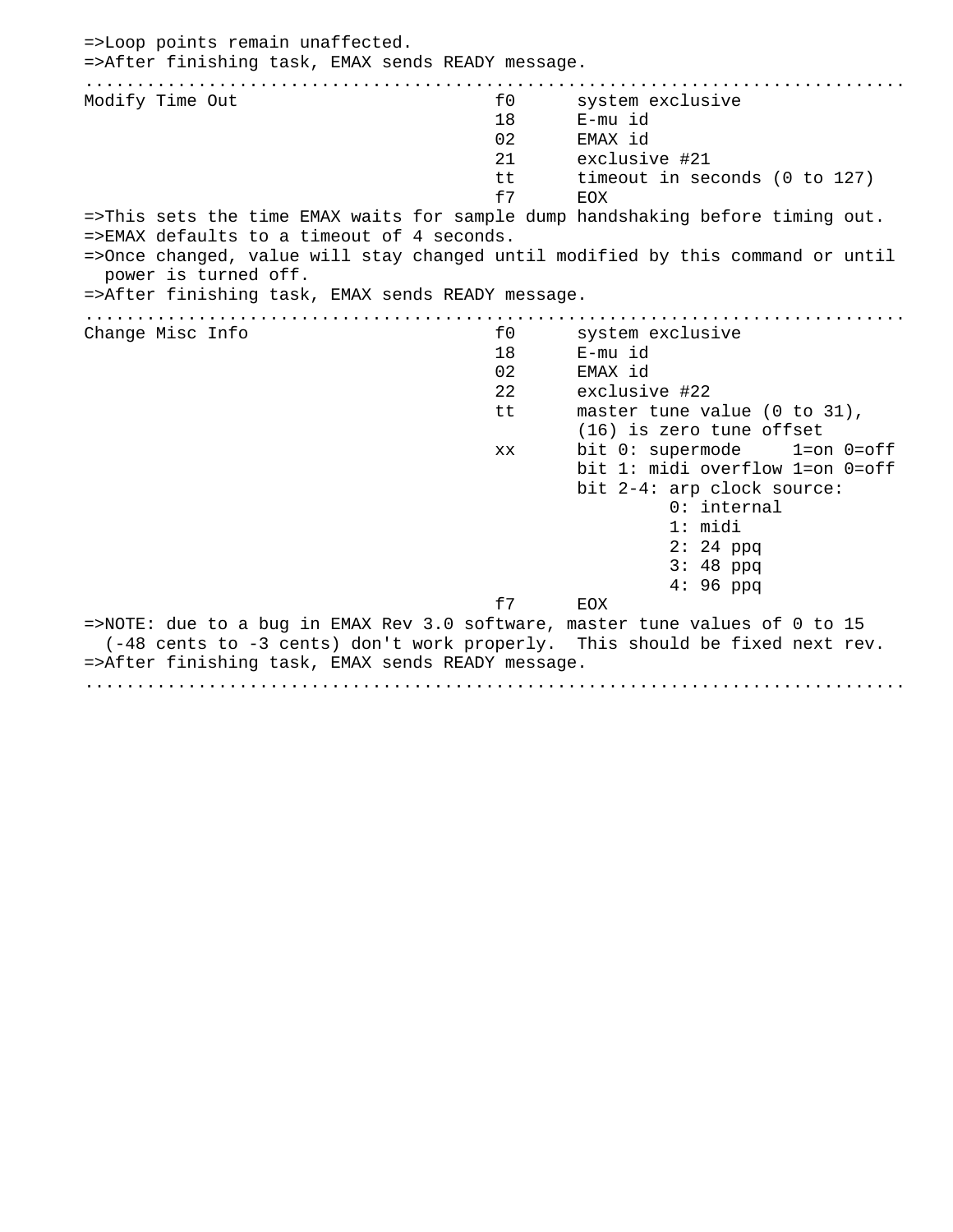<<<<<<<<<<<<<<<<<<<<<<<<<<<<<<<<<<<<<<<<<<<<<<<<<<< >>> RECEIVED MESSAGES: MMA Sample Dump Commands >>> <<<<<<<<<<<<<<<<<<<<<<<<<<<<<<<<<<<<<<<<<<<<<<<<<<< =>MMA stands for MIDI Manufacturer's Association. =>For more details on MMA exclusives, contact an MMA representative. ................................................................................ Sample Dump Header **for the system exclusive** for the system exclusive 7e 0c midi base channel (0 to 15) 01 MMA exclusive number kk sample number (Key # 0 to 87) LL sample number (Pri/Sec 0 or 1) 0c significant bits pp sample period (lsb) in nsec pp sample period (nsb) pp sample period (msb) LL sample length (lsb) in words LL sample length (nsb) LL sample length (msb) ss sustain loop start word (lsb) ss sustain loop start word (nsb) ss sustain loop start word (msb) ee sustain loop end word (lsb) ee sustain loop end word (nsb) ee sustain loop end word (msb) 0t loop type (ignored) f7 EOX =>Upon receiving this, EMAX will send a WAIT while it decides whether it will accept the sample dump or not. =>EMAX will only accept this sample dump if there is enough memory remaining to accommodate it, AND the current preset is not empty. Note: EMAX determines if it will fit by comparing length with amount of memory remaining. It does not take into account the fact that some samples may be erased and hence some memory freed up. =>If EMAX decides to accept, it will send an ACK, if not, it will send a CANCEL. =>EMAX places the sample at the specified key only (no transpose range is set). =>EMAX ignores loop type and uses forwards only always. =>EMAX rounds off sample period to its closest internal sample rate: 10, 15.625, 20, 22.05, 27.78, 31.25, 41.667, or 44.1 khz. =>For internal reasons, EMAX replaces the first two and the last two bytes of the sample dump with zeroes. Sender should also pad the ends with two zeroes and not use these bytes when looping sounds. ................................................................................ MMA Data Packet **the exclusive** for the system exclusive 7e 0c midi base channel (0 to 15) 02 MMA exclusive number cc packet count (0 to 127) .. 120 data bytes .. xx checksum of above 124 bytes f7 EOX =>The 120 data bytes are packed according to the "significant bits" in the sample dump header. EMAX will configure itself accordingly. ................................................................................ Sample Dump Request  $f0$  system exclusive 7e 0c midi base channel (0 to 15) 03 MMA exclusive number kk sample number (Key # 0 to 87)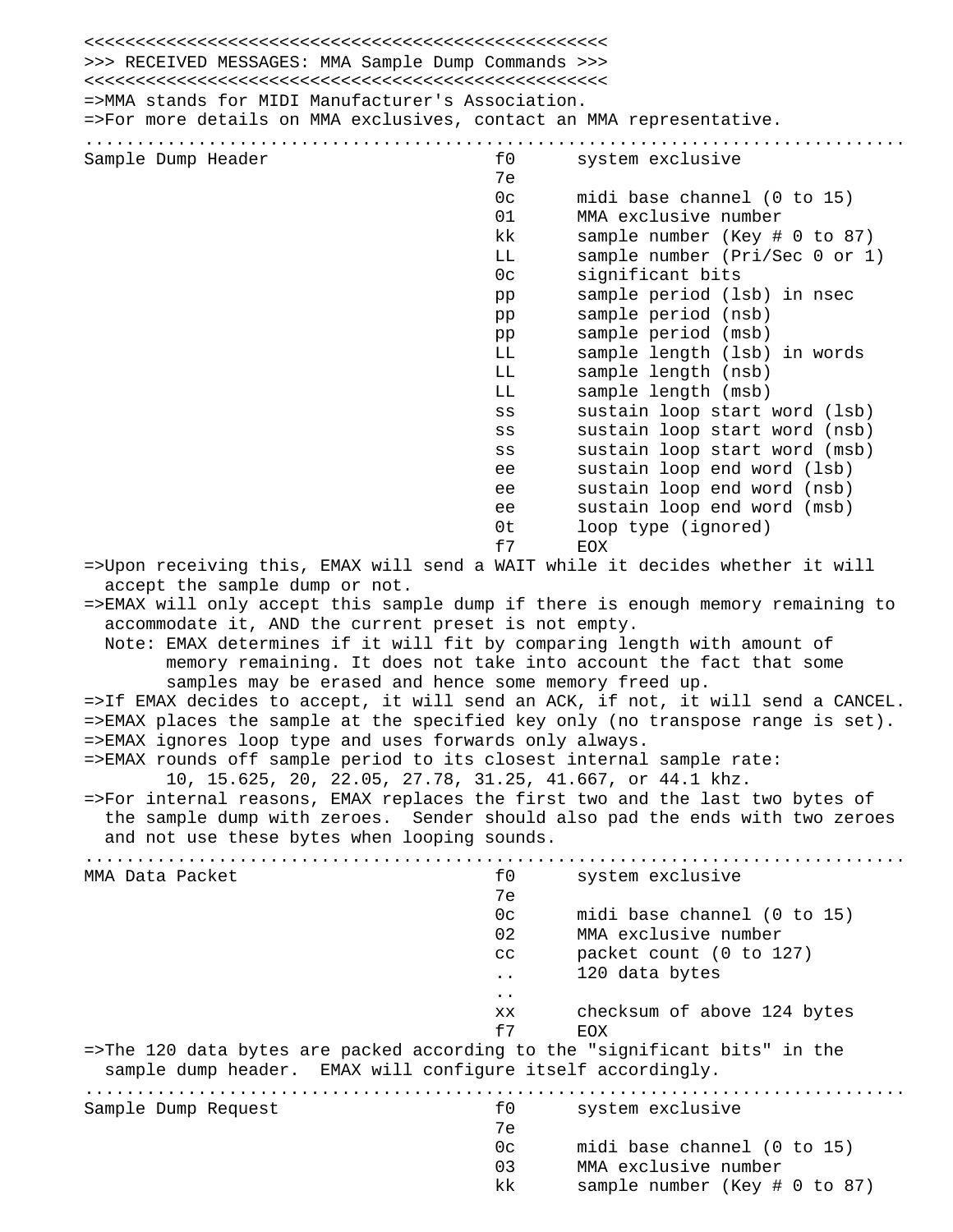|                        | LL<br>f7             | sample number (Pri/Sec 0 or 1)<br>EOX |
|------------------------|----------------------|---------------------------------------|
| Acknowledge (ACK)      | f0<br>7e             | system exclusive                      |
|                        | 0 <sup>c</sup><br>7f | midi base channel (0 to 15)           |
|                        | pp<br>f7             | packet number<br>EOX                  |
| Not Acknowledged (NAK) | f0<br>7e             | system exclusive                      |
|                        | 0 <sub>c</sub><br>7e | midi base channel (0 to 15)           |
|                        | pp<br>f7             | packet number<br><b>EOX</b>           |
| Cancel Dump (CANCEL)   | £0<br>7e             | system exclusive                      |
|                        | 0 <sub>c</sub><br>7d | midi base channel (0 to 15)           |
|                        | pp<br>f7             | packet number<br>EOX                  |
| Wait (WAIT)            | £0<br>7e             | system exclusive                      |
|                        | 0 <sup>c</sup><br>7c | midi base channel (0 to 15)           |
|                        | pp<br>f7             | packet number<br><b>EOX</b>           |
|                        |                      |                                       |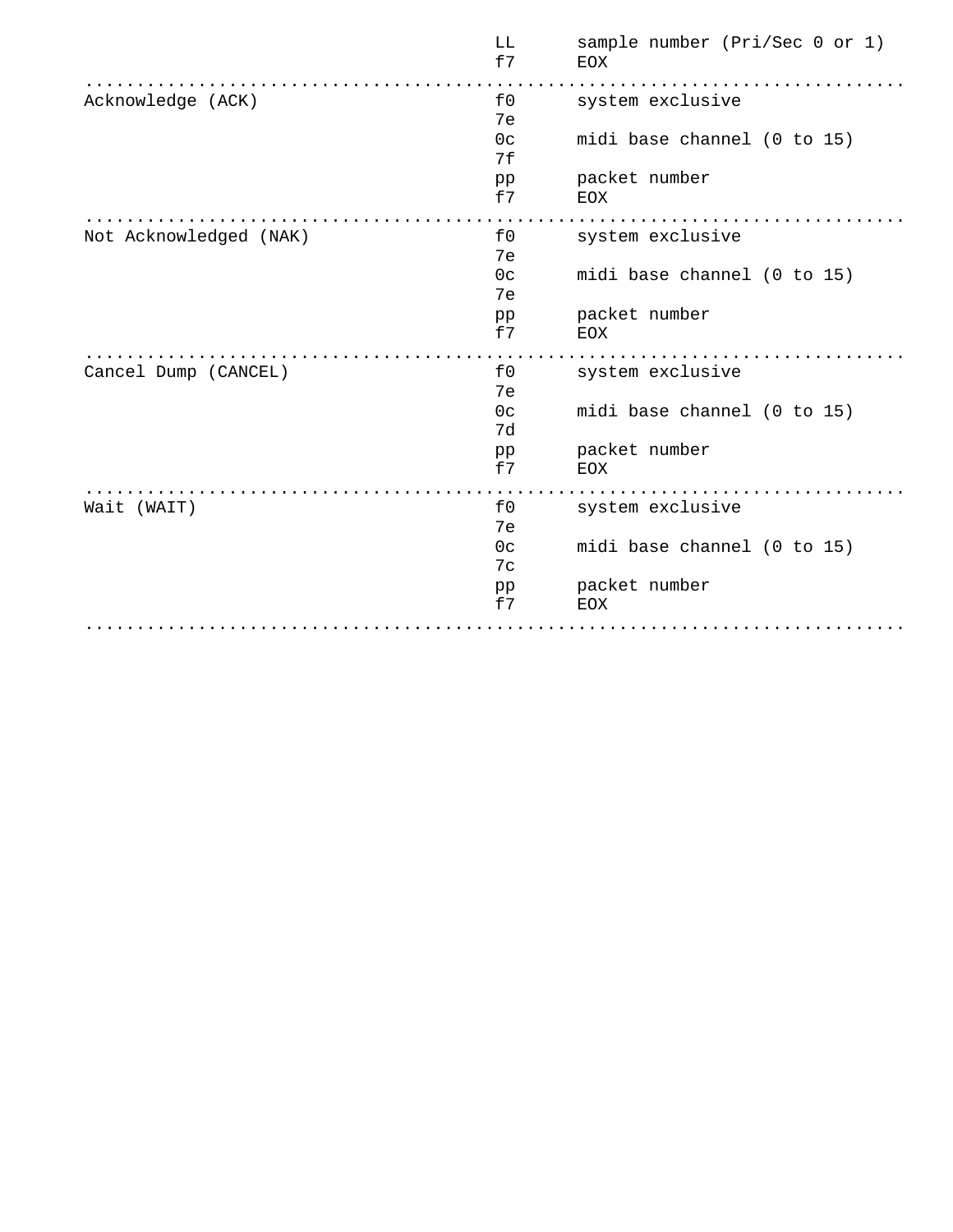<<<<<<<<<<<<<<<<< >>> SUPERMODE <<< <<<<<<<<<<<<<<<<<

 "Supermode" is an EMAX MIDI mode designed to enhance the Sequencer/MIDI interface. It is basically equivalent to "Poly Mode On" for all 16 MIDI channels simultaneously.

 When Supermode is on, the OMNI/POLY setting is ignored, but the MIDI Notes/Wheels flag of the CURRENT PRESET is still checked by EMAX to determine whether to accept or ignore incoming MIDI performance data.

 EMAX's sequencer has 16 tracks, and each track has an independent preset assigned to it. These presets are referred to as "Sequencer Presets".

The chart below shows the EMAX sound mapping:

 ---------------------- ---FOR SUPERMODE ON--- ---------------------- \*\*\*\*\*\*\*\*\*\*\*\*\*\*\*\*\*\*\*\*\*\*\*\*\*\*\*\*\*\*\*\*\*\*\*\*\*\*\*\*\*\*\*\*\*\*\*\*\*\*\*\*\*\*\*\*\*\*\*\*\*\*\*\*\*\*\*\*\* SOURCE WHAT YOU WHAT THE WHAT IS HEAR SEQUENCER TRANSMITTED RECORDS OVER MIDI \*\*\*\*\*\*\*\*\*\*\*\*\*\*\*\*\*\*\*\*\*\*\*\*\*\*\*\*\*\*\*\*\*\*\*\*\*\*\*\*\*\*\*\*\*\*\*\*\*\*\*\*\*\*\*\*\*\*\*\*\*\*\*\*\*\*\*\*\* MIDI ch 1 seq preset 1 seq track 1 ch 2 seq preset 2 seq track 2  $\dots$  ... ... ... (nothing) ch 16 seq preset 16 seq track 16 --------------------------------------------------------------------- EMAX KEYBOARD current preset (nothing) current preset's basic channel --------------------------------------------------------------------- SEQ track 1 seq preset 1 each track transmits track 2 seq preset 2 over basic channel ... ... ... (nothing) defined in its track 16 seq preset 16 sequencer preset --------------------------------------------------------------------- ----------------------- ---FOR SUPERMODE OFF--- ----------------------- \*\*\*\*\*\*\*\*\*\*\*\*\*\*\*\*\*\*\*\*\*\*\*\*\*\*\*\*\*\*\*\*\*\*\*\*\*\*\*\*\*\*\*\*\*\*\*\*\*\*\*\*\*\*\*\*\*\*\*\*\*\*\*\*\*\*\*\*\* SOURCE WHAT YOU WHAT THE WHAT IS HEAR SEQUENCER TRANSMITTED RECORDS OVER MIDI \*\*\*\*\*\*\*\*\*\*\*\*\*\*\*\*\*\*\*\*\*\*\*\*\*\*\*\*\*\*\*\*\*\*\*\*\*\*\*\*\*\*\*\*\*\*\*\*\*\*\*\*\*\*\*\*\*\*\*\*\*\*\*\*\*\*\*\*\* MIDI ch 1-16 current preset single (nothing) (if it passes enabled omni/poly, track basic channel tests) --------------------------------------------------------------------- EMAX KEYBOARD current preset single current preset's enabled basic channel track --------------------------------------------------------------------- SEQ track 1 seq preset 1 each track transmits track 2 seq preset 2 over basic channel ... ... ... (nothing) defined in its track 16 seq preset 16 sequencer preset ---------------------------------------------------------------------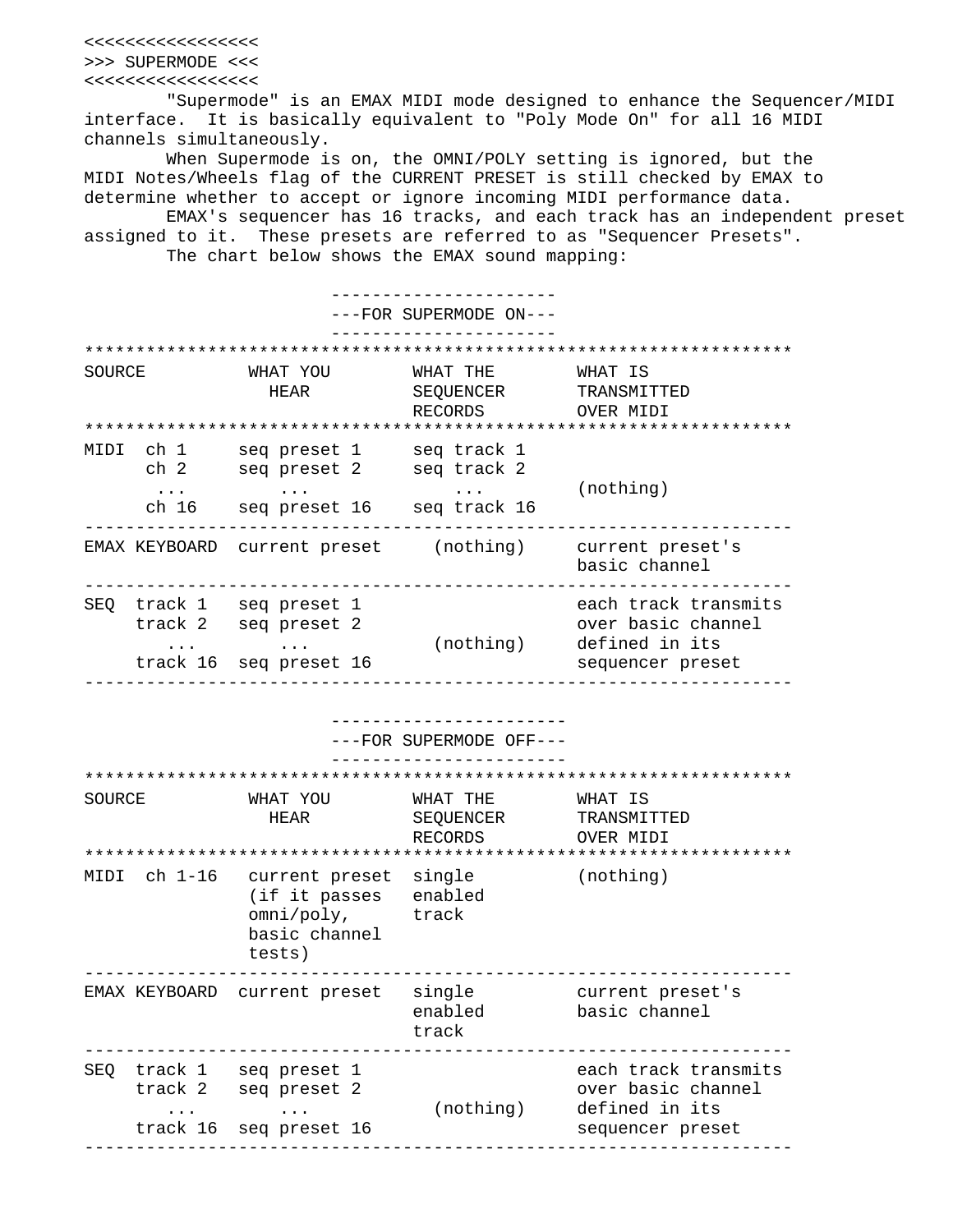<<<<<<<<<<<<<<<<<<<<<<<<<<<< >>> REALTIME CONTROLLERS <<< <<<<<<<<<<<<<<<<<<<<<<<<<<<<

 EMAX has 6 realtime sources: left wheel, right wheel, pressure, pedal, midiA, and midiB. These sources may be the on board controls, or coming in over MIDI, or both.

 EMAX has 9 realtime destinations: pitch, filter, level, lfo to pitch, lfo to filter, lfo to level, attack, pan, crossfade.

 The chart below shows the affect of sources on destinations. "Initial" refers to the initial value of the EMAX destination.

| SOURCE                                                 | DESTINATION                                                                  | -------<br>min | EFFECT ON DESTINATION<br>center | max          |
|--------------------------------------------------------|------------------------------------------------------------------------------|----------------|---------------------------------|--------------|
|                                                        |                                                                              |                |                                 |              |
| Left Wheel                                             | Pitch,<br>Filter,<br>Pan                                                     | initial-50%    | initial                         | initial+50%  |
| Left Wheel                                             | Level,<br>LFO->Pitch,<br>LFO->Filter,<br>LFO->Level,<br>Attack,<br>Crossfade | initial        | initial                         | initial+100% |
|                                                        |                                                                              |                |                                 |              |
| Right Wheel<br>Pressure,<br>Pedal,<br>MIDI A<br>MIDI B | Pitch,<br>Filter,<br>Pan                                                     | initial        | initial                         | initial+50%  |
| Right Wheel<br>Pressure,<br>Pedal,<br>MIDI A<br>MIDI B | Level,<br>LFO->Pitch,<br>LFO->Filter,<br>LFO->Level,<br>Attack,<br>Crossfade | initial        | initial+50%                     | initial+100% |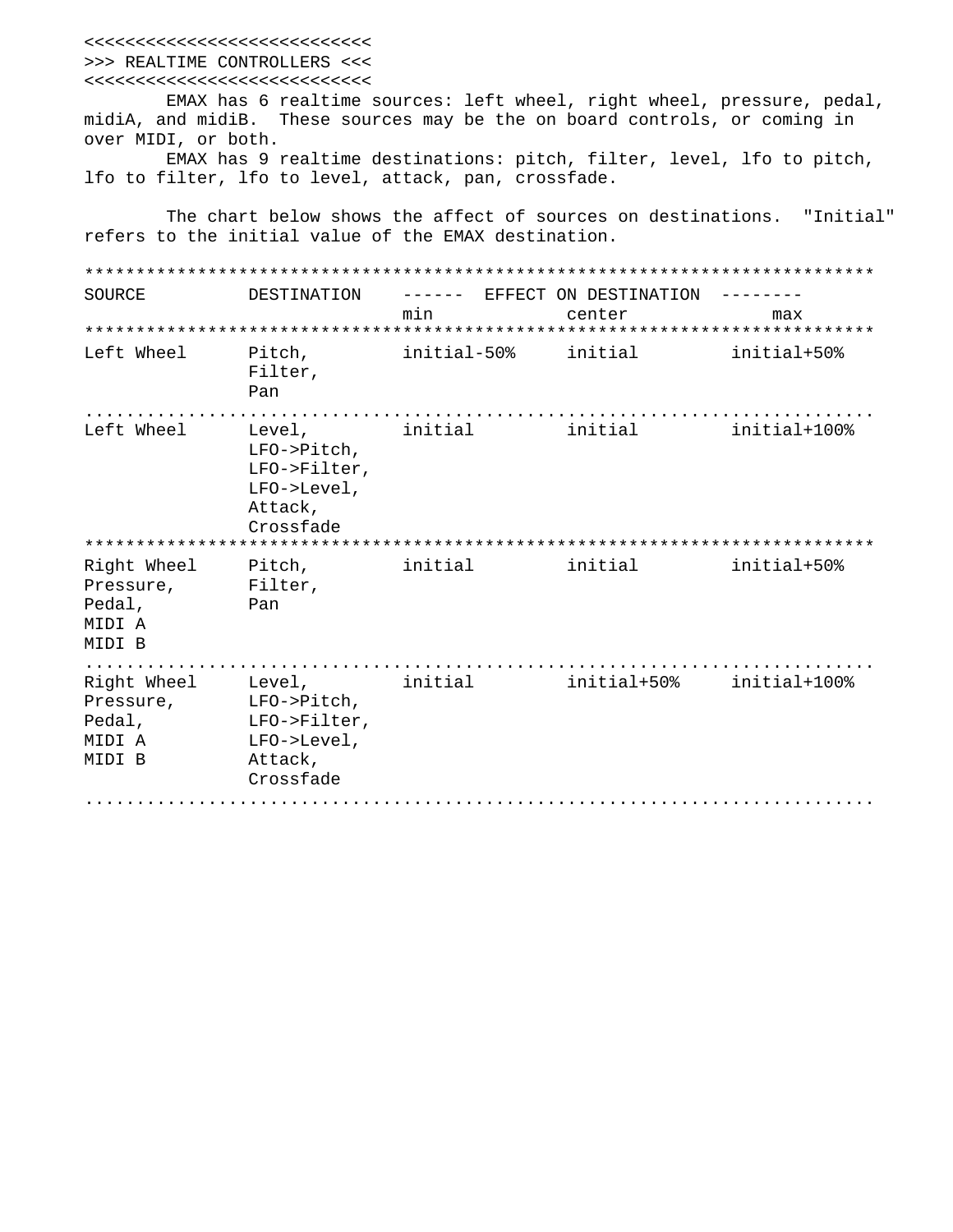## <<<<<<<<<<<<<<<<<<<<<<<<<< >>> MIDI OVERFLOW MODE >>>

## <<<<<<<<<<<<<<<<<<<<<<<<<<

 When MIDI Overflow Mode is off, if all of EMAX's voices are being used and another key is pressed, EMAX "steals" the voice that has been playing the longest and uses that voice for the new note.

 When MIDI Overflow Mode is on, instead of "stealing" when it runs out of voices, EMAX will send any new notes out over MIDI. This way, another EMAX or an EMAX rack can play those extra notes, resulting in a total of 16 possible simultaneous notes instead of the 8 available with one EMAX.

For this mode to be useful, a few things should be remembered:

- (1) MIDI Overflow Mode only supports 2 EMAXs overflowed together, a "master" and a "slave".
- (2) The "slave" must be another EMAX (or EMAX rack).
- (3) Both EMAXs must be using the same bank.
- (4) The "master" EMAX should be put in MIDI Overflow Mode, but the "slave" should not. (If both EMAXs were put in Overflow Mode, then the 17th note would not be played by either EMAX but instead the "slave" would send it out over MIDI.)
- (5) While you CAN hook up 3 EMAXs master-slave1-slave2 and get a 24 note system, the problem is wheel information from the master only gets recognized by slave1 and is not echoed to slave2. For the same reason, one shouldn't expect to be able to hook up an external sequencer to drive 2 EMAXs in MIDI Overflow Mode. Instead, use two MIDI Outs from the sequencer and control the two EMAXs on separate MIDI channels.

## RIGHT:

| – | _ | – | - |  |
|---|---|---|---|--|
|   |   |   |   |  |

|     | overflow                                  |
|-----|-------------------------------------------|
| (a) | $EMAX1$ ---------> $EMAX2$ (overflow off) |
| (b) | EXT. SEOUENCER ----------> EMAX1          |

-------> EMAX2

WRONG: ------

|  | overflow | overflow |  |
|--|----------|----------|--|
|  |          |          |  |

overflow

(d) EXT. SEQUENCER --------> EMAX1 ----------> EMAX2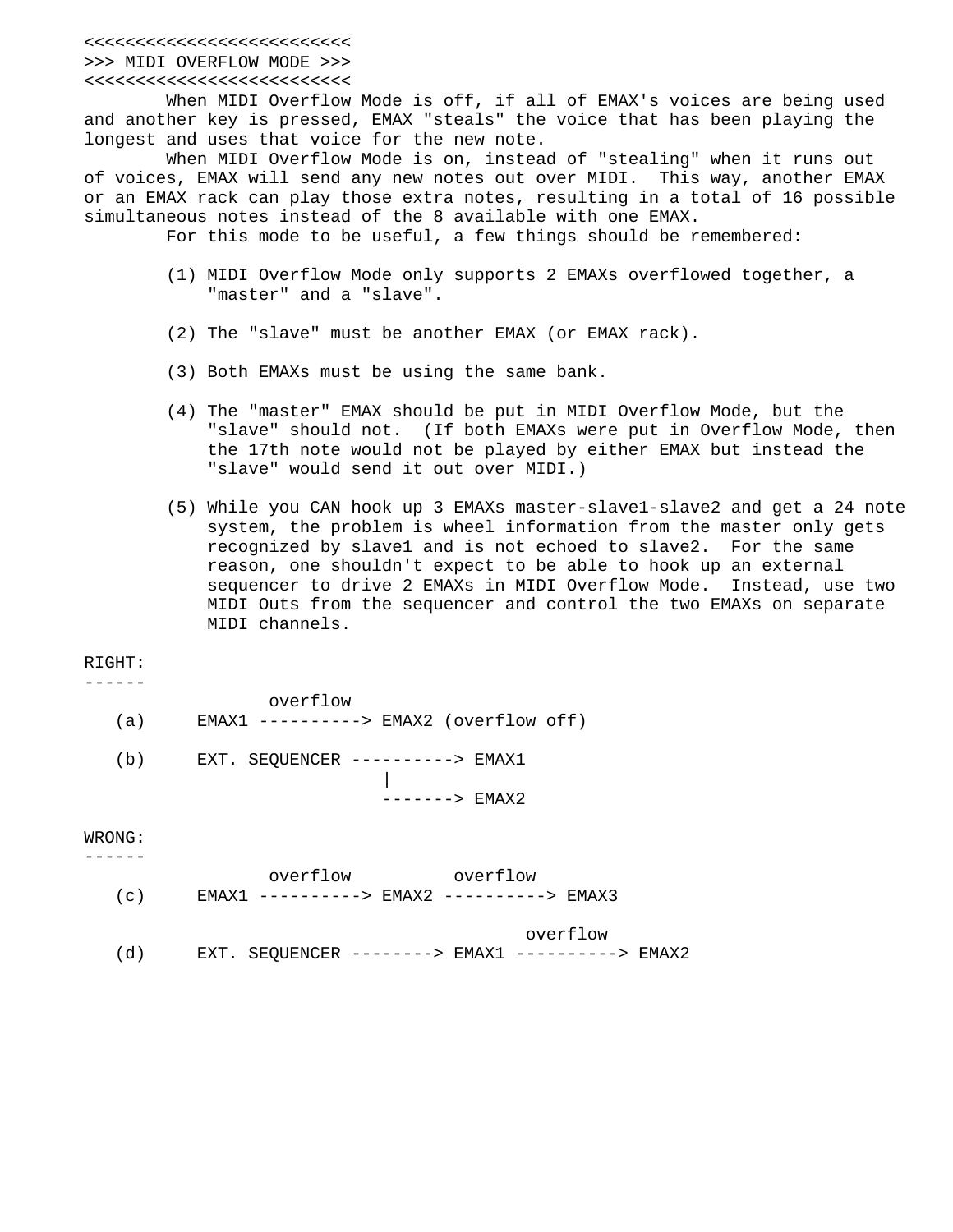Voice Parameter List: (for use with exclusives #00 and #30)

| Parameter#     | Parameter         | # of bits      | Value Range (Decimal)           |
|----------------|-------------------|----------------|---------------------------------|
| 0              | VCA Attack        | 5              | $0$ to $31$                     |
| $\mathbf{1}$   | VCA Hold          | 5              | to 31<br>0                      |
| $\overline{2}$ | VCA Decay         | 5              | to 31<br>0                      |
| $\mathbf{3}$   | VCA Sustain       | 5              | to 31<br>$\Omega$               |
| 4              | VCA Release       | 5              | to 31<br>0                      |
| 5              | LFO Rate          | 7              | 1 to 120                        |
| 6              | LFO Delay         | 7              | to 99<br>$\Omega$               |
| 7              | LFO Variation     | 4              | to 15<br>$\overline{0}$         |
| 8              | Vibrato           | 4              | $0$ to $15$                     |
| 9              | Tuning            | 5              | 0 to 31 $(-16$ to 15 to user)   |
| 10             | Vel to Fc         | $\overline{4}$ | $0$ to $15$                     |
| 11             | Vel to FAttack    | 4              | $0$ to $15$                     |
| 12             | Vel to Pan        | 4              | to 15<br>$\overline{0}$         |
| 13             | Tremolo           | 4              | to 15<br>U                      |
| 14             | Vel to Level      | 4              | to 15<br>$\Omega$               |
| 15             | Vel to Pitch      | 4              | to 15<br>0                      |
| 16             | Vel to Attack     | 4              | $0$ to $15$                     |
| 17             | Rt Pitch enable 1 |                | $0$ to $1$ $(1$ = enabled)      |
| 18             | Rt Fc enable      | 1              | $0$ to $1$                      |
| 19             | Rt Level enable 1 |                | to 1<br>$\overline{0}$          |
| 20             | Rt Vibr enable    | 1              | to 1<br>$\overline{0}$          |
| 21             | Rt Fvibr enable 1 |                | $0$ to $1$                      |
| 22             | Rt Trem enable    | $\mathbf{1}$   | $0$ to $1$                      |
| 23             | Rt Att enable     | $\mathbf 1$    | $0$ to $1$                      |
| 24             | Rt Pan enable     | $\mathbf 1$    | $0$ to $1$                      |
| 25             | --not used--      |                |                                 |
| 26             | --not used--      |                |                                 |
| 27             | --not used--      |                |                                 |
| 28             | Original Key      | 6              | $0$ to $87$                     |
| 29             | Lo Channel        | 3              | to 7<br>$\cup$                  |
| 30             | Hi Channel        | 3              | to 7<br>0                       |
| 31             | Filter Cutoff     | 7              | to 120<br>$\Omega$              |
| 32             | Filter O          | 7              | to 99<br>U                      |
| 33             | Env Amount        | 7              | to 100 (-50 to 50 to user)<br>0 |
| 34             | --not used--      |                |                                 |
| 35             | --not used--      |                |                                 |
| 36             | --not used--      |                |                                 |
| 37             | --not used--      |                |                                 |
| 38             | --not used--      |                |                                 |
| 39             | VCF Attack        | 5              | $0$ to $31$                     |
| 40             | VCF Hold          | 5              | $0$ to $31$                     |
| 41             | VCF Decay         | 5              | $0$ to $31$                     |
| 42             | VCF Sustain       | 5              | $0$ to $31$                     |
| 43             | VCF Release       | 5              | $0$ to $31$                     |
| 44             | Velocity to Q     | 4              | $0$ to $15$                     |
| 45             | Solo              | 1              | $0$ to $1$                      |
| 46             | Nontranspose      | 1              | $0$ to $1$                      |
| 47             | Kybd Tracking     | 4              | $0$ to $15$                     |
| 48             | Pan               | 4              | 1 to 15 $(8 = center)$          |
| 49             | LFO to Pan        | 4              | $0$ to $15$                     |
| 50             | LFO to Fc         | 4              | $0$ to $15$                     |
| 51             | Delay             | б              | $0$ to $63$                     |
| 52             | Attenuation       | 5              | to 31<br>0                      |
| 53             | Chorus            | 1              | to 1<br>0                       |
| 54             | Character #0      | 6              | to 63<br>0                      |
| 55             | Character #1      | 6              | $0$ to $63$                     |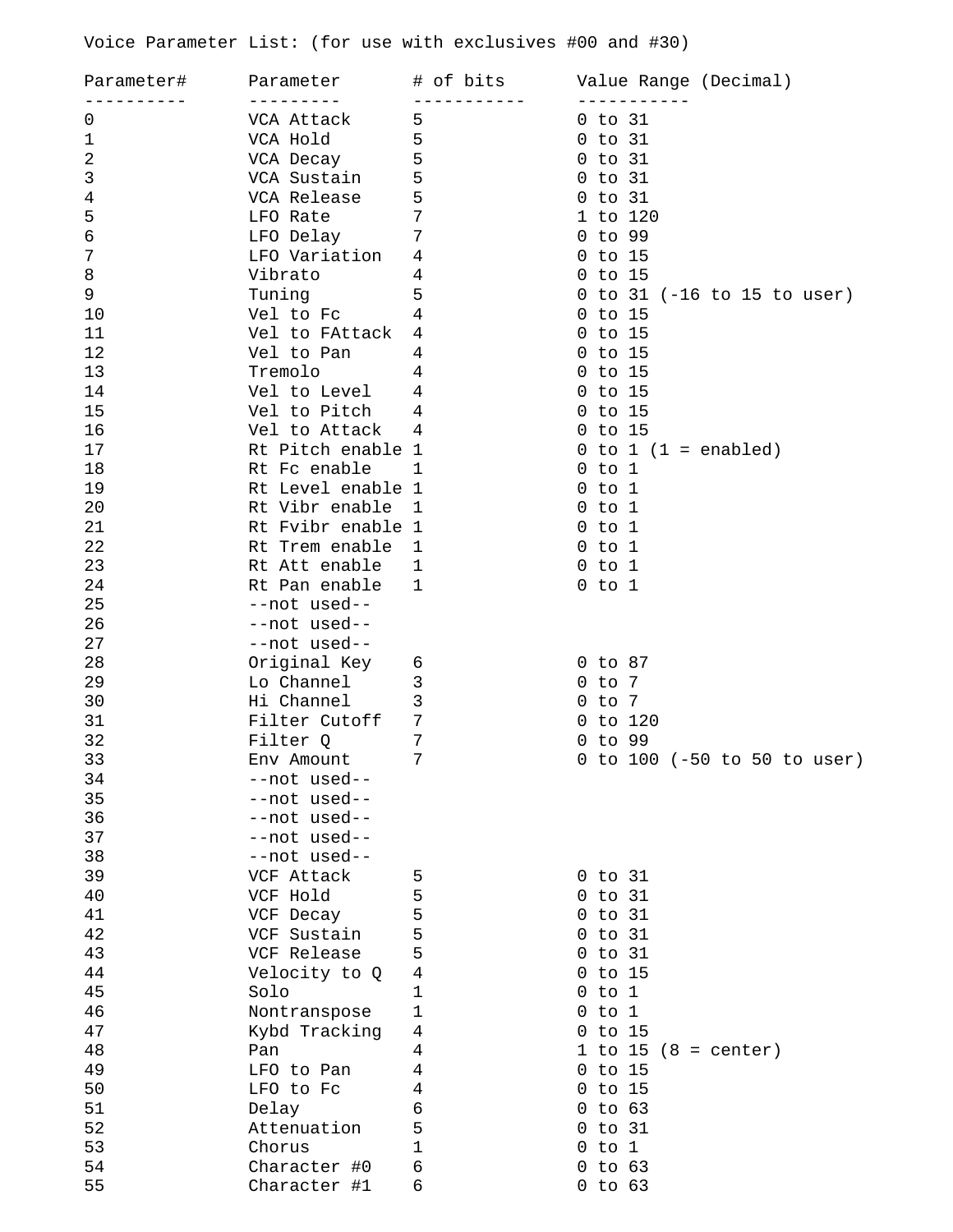| 56 | Character #2                                                                                                                                                                                                                                          | 6 | 0 to 63     |  |  |
|----|-------------------------------------------------------------------------------------------------------------------------------------------------------------------------------------------------------------------------------------------------------|---|-------------|--|--|
| 57 | Character #3                                                                                                                                                                                                                                          | 6 | $0$ to 63   |  |  |
| 58 | Character #4                                                                                                                                                                                                                                          | 6 | $0$ to $63$ |  |  |
| 59 | Character #5                                                                                                                                                                                                                                          | 6 | $0$ to $63$ |  |  |
|    | Note: Characters #0 to #5 are not used by EMAX at all, and can be<br>used by interfacing programs to name individual voices. To be<br>compatible with each other, programs should add 32 to the<br>0 to 63 number to make an ASCII range of 32 to 95. |   |             |  |  |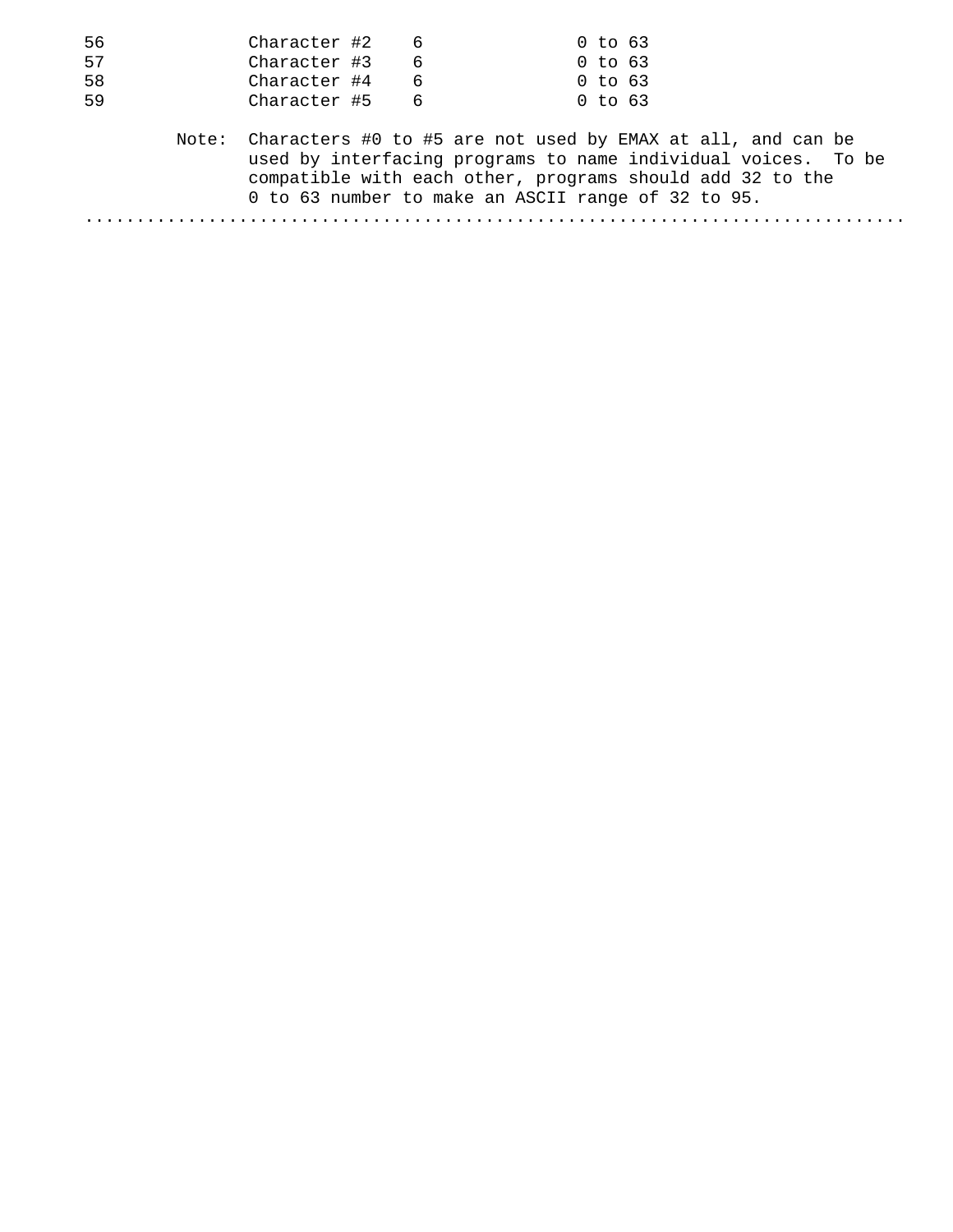Preset Parameter List: (for use with exclusives #01 and #31)

| Parameter#     | Parameter                 | # of bits                          | Value Range (Decimal)<br>- - - - - - - - - - - |
|----------------|---------------------------|------------------------------------|------------------------------------------------|
| $\mathbf 0$    | Preset Name 1st letter 7  |                                    | ASCII (=0 if preset empty)                     |
| $1\,$          | --not used--              |                                    |                                                |
| $\overline{2}$ | 2nd letter                | 7                                  | ASCII                                          |
| 3              | --not used--              |                                    |                                                |
| 4              | 3rd letter                | 7                                  | ASCII                                          |
| 5              | --not used--              |                                    |                                                |
| $\epsilon$     | 4th letter                | 7                                  | ASCII                                          |
| $\overline{7}$ | --not used--              |                                    |                                                |
| 8              | 5th letter                | 7                                  | ASCII                                          |
| $\mathsf 9$    | --not used--              |                                    |                                                |
| 10             | 6th letter                | 7                                  | ASCII                                          |
| 11             | --not used--              |                                    |                                                |
| 12             | 7th letter                | 7                                  | ASCII                                          |
| 13             | --not used--              |                                    |                                                |
| 14             | 8th letter                | 7                                  | ASCII                                          |
| 15             | --not used--              |                                    |                                                |
| 16             | 9th letter                | 7                                  | ASCII                                          |
| 17             | --not used--              |                                    |                                                |
| 18             | 10th letter               | 7                                  | ASCII                                          |
| 19             | --not used--              |                                    |                                                |
| 20             | 11th letter               | 7                                  | ASCII                                          |
| 21             | --not used--              |                                    |                                                |
| 22             | 12th letter               | 7                                  | ASCII                                          |
| 23             | --not used--              |                                    |                                                |
| 24             | Left Wheel Dest           | 4                                  | $0$ to $9$                                     |
| 25             | Right Wheel Dest          | 4                                  | $0$ to $9$                                     |
| 26             | Pressure Dest             | 4                                  | $0$ to $9$                                     |
| 27             | Pedal Dest                | 4                                  | $0$ to $9$                                     |
| 28             | MIDI Controller A Dest    | 4                                  | $0$ to $9$                                     |
| 29             | MIDI Controller B Dest    | 4                                  | $0$ to $9$                                     |
|                |                           | Possible Controller Destinations:  |                                                |
|                | $0:$ off                  |                                    |                                                |
|                | $1:$ pitch                |                                    |                                                |
|                |                           | 2: filter freq                     |                                                |
|                | 3: level                  |                                    |                                                |
|                | 4: vibrato                |                                    |                                                |
|                |                           | 5: filter vibrato                  |                                                |
|                | 6: tremolo                |                                    |                                                |
|                | 7: attack                 |                                    |                                                |
|                | $8:$ pan                  |                                    |                                                |
|                |                           | 9: crossfade                       |                                                |
| 30             | Footswitch #1 Dest        | 4                                  | $0$ to $7$                                     |
| 31             | Footswitch #2 Dest        | 4                                  | $0$ to $7$                                     |
|                |                           | Possible Controller Destinations:  |                                                |
|                | $0:$ off                  |                                    |                                                |
|                |                           | 1: realtime arpeggiator footswitch |                                                |
|                |                           | 2: realtime sequencer control      |                                                |
|                |                           | 3: realtime sustain                |                                                |
|                |                           | 4: realtime release                |                                                |
|                |                           | 5: realtime cross-switch           |                                                |
|                |                           | 6: realtime advance preset         |                                                |
|                |                           | 7: realtime sample control         |                                                |
| 32             | MIDI Basic Channel        | 4                                  | $0$ to 15                                      |
| 33             | Omni/Poly 1:Omni 0:Poly 1 |                                    | $0$ to $1$                                     |
| 34             | MIDI Enabled              | 1                                  | $0$ to $1$                                     |
|                | 1: All events             |                                    |                                                |